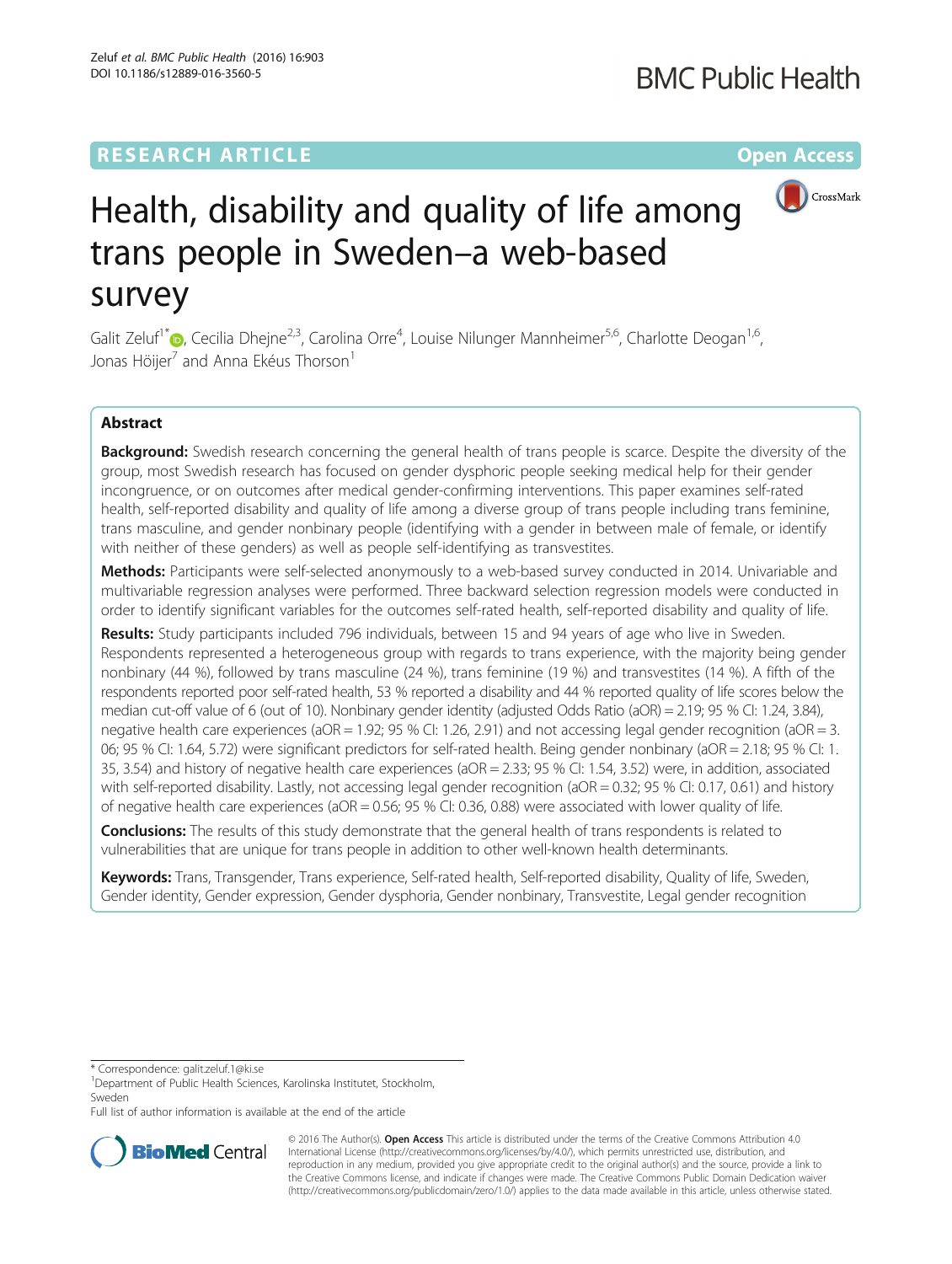## Background

Trans people are a heterogeneous group of people whose gender identity and/or expression differ from the sex assigned to them at birth (gender incongruence) [\[1](#page-13-0)]. In this context, sex refers to the bodily characteristics often believed to determine if a body is masculine or feminine, while gender identity refers to the intrinsic feeling of a person of being male, female or an alternative gender [\[2\]](#page-13-0). Further, gender expression refers to external manifestation of gender [\[3](#page-13-0)]. Trans people may include crossdressers/transvestites and other gender non-conforming persons [[4\]](#page-13-0). In the context of this study, people self-identifying as transvestites generally use clothes and other attributes to express their gender differently from the sex assigned to them at birth. Some trans people are gender dysphoric, a distress caused by incongruence between the gender identity and assigned sex at birth. They might need a change of legal gender and gender-confirming medical interventions such as hormone therapy, hair removal, vocal training and/or gender reassignment treatment that may consist of breast augmentation, breast removal and/or genital surgeries [[5\]](#page-13-0). Many trans people, however, do not need any medical interventions at all [[6, 7\]](#page-13-0). Transgender people may have a male or female gender identity (trans binary), but they could also have a nonbinary gender identity, identifying in between male or female, or as neither of these gender categories [\[8](#page-13-0)]. A detailed list of transrelated terms and definitions, based on the current discourse of trans communities of Sweden, is presented in Table 1.

Trans people may face health challenges related to their trans identity and may also share common health concerns with cisgender people (non-trans people) [\[9](#page-13-0)]. Many health concerns are directly and indirectly related to exposure to prejudice, discrimination and violence [[10\]](#page-13-0). Others are related to health care access. Trans people often report experiences of health care services being inadequate and insensitive to their needs [\[11](#page-13-0)]. Limited access to gender-confirming health care for those who need it can have serious health consequences [[12](#page-13-0)–[14](#page-14-0)]. Lastly, poor mental health and elevated suicide risk are often reported health concerns among trans people [[5, 9,](#page-13-0) [14, 15](#page-14-0)].

Several researchers emphasize the importance of capturing the diversity of gender identities and expressions among trans people in research since that makes an important precondition for specific health needs [\[16, 17](#page-14-0)], health risks [\[17](#page-14-0), [18](#page-14-0)] and health outcomes [\[4](#page-13-0)]. Yet, this diversity is rarely captured in research.

The health situation among trans people in Sweden is understudied. Previous Swedish research has mainly focused on gender dysphoric people seeking medical help for their gender incongruence [[19\]](#page-14-0), or on outcomes after

#### Table 1 Definitions of trans-related terms

Gender identity – the gender one identifies with, such as man, woman or an alternative gender.

Gender expression - the way one expresses gender by use of certain clothes, hairstyles, accessories, make-up and other attributes.

Sex - bodily characteristics usually thought to determine if a body is masculine or feminine. A person's sex is often assigned at birth according to the bodily features of the baby.

Legal gender/Legal sex - the gender stated in legal documents, such as birth certificate and passport. Legal gender can, in some countries, be changed. Most countries only have two legal genders; male and female.

Cisgender – when a person's gender identity and expression is in line with their sex assigned at birth, non-trans person.

Transgender/Trans - when a person's gender identity and/or expression does not align with their sex assigned at birth.

Gender incongruence – when a person's gender identity and/or expression does not align with their sex assigned at birth.

Gender dysphoria - distress that gender incongruence might cause.

Transsexual person- when a person's gender identity differ from the sex assigned at birth, usually having a male or female gender identity.

Transsexual background/Formerly transsexual – when a person used to be transsexual, but have undergone gender-confirming health care and does not identify as trans anymore.

**Trans feminine –** a person who was assigned male at birth, identifying or presenting as female or feminine.

Trans masculine - a person who was assigned female at birth, identifying or presenting as male or masculine.

Gender nonbinary/Intergender/Gender queer - a person, regardless of sex assigned at birth, identifying outside of the gender binary, not being male or female, perhaps being in between genders or a whole other gender.

Transvestite/Crossdresser – a person, who expresses their gender differently from their sex assigned at birth, as a way of expressing their identity.

Transsexualism - a medical diagnosis needed in Sweden to access gender-confirming health care. In many countries the diagnosis is called gender identity disorder or gender dysphoria.

Legal gender recognition - the process in which a person's legal gender is changed to align with the person's gender identity.

Gender-confirming/Gender-affirming health care – medical treatments aiming to alter the bodily characteristics in order to better align with the person's gender identity and ease gender dysphoria. Examples of gender-confirming health care include hormone treatments, hair removal, vocal training and surgery.

Sex confirmation surgery - surgeries aiming to change the body in different ways to align better with the person's gender identity. Examples may include breast augmentation, breast removal (mastectomy), creating new genitals, removing gonads, etc.

medical gender-confirming interventions and change of legal gender [\[5](#page-13-0), [20](#page-14-0)–[26\]](#page-14-0). Johansson et al. found that the majority of transsexual persons after sex reassignment therapy reported improved global functioning [[26](#page-14-0)] while in another long-term follow-up cohort study, transsexual persons after sex reassignment surgery had an increased mortality and an increased risk of suicide attempts compared to population controls [\[5](#page-13-0)]. Furthermore, the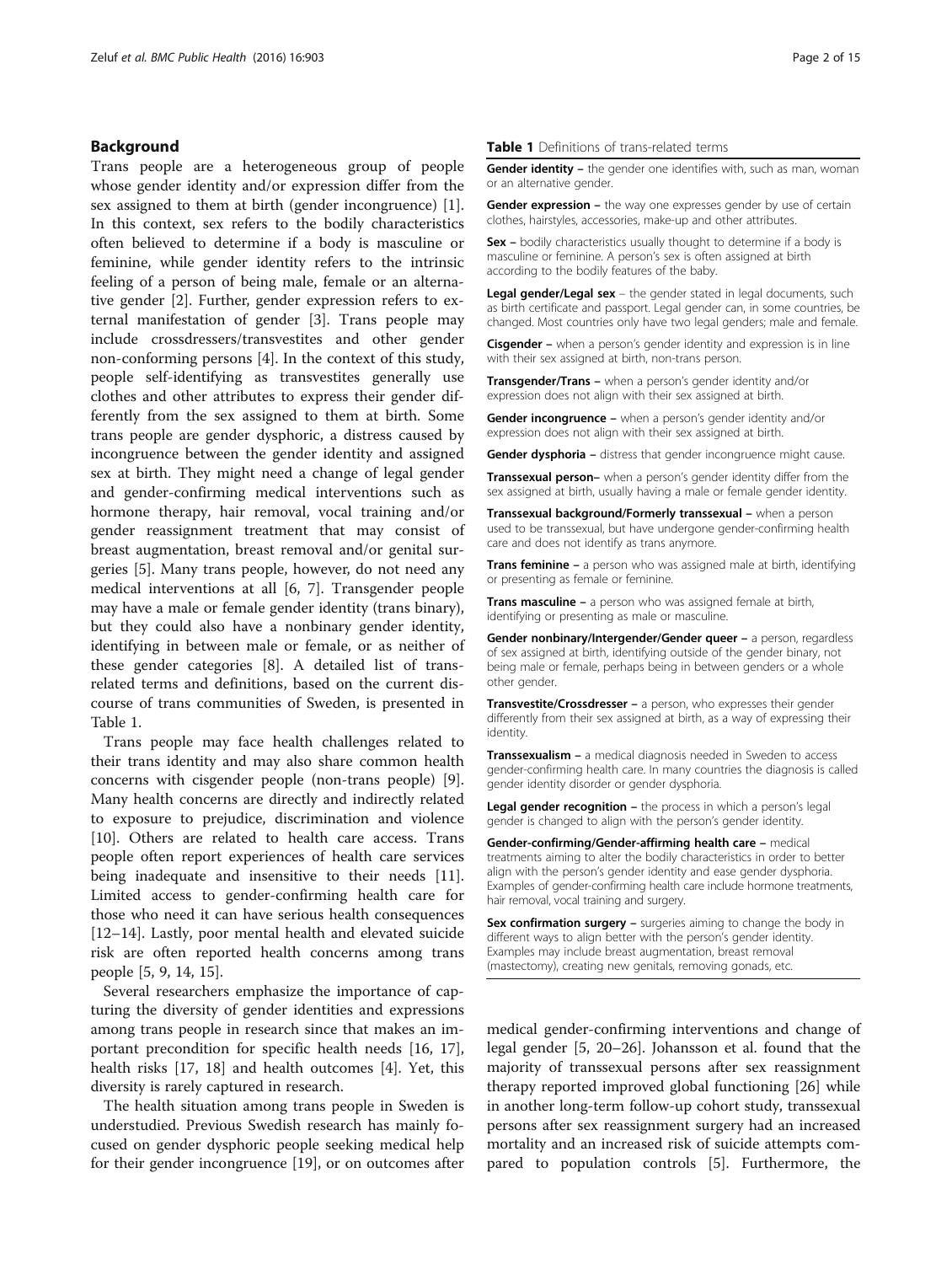general health situation for the broader trans population in Sweden remains unknown. The aim of the present study is therefore to fill this knowledge gap by analysing self-rated health, self-reported disability and overall quality of life among a Swedish population self-identifying as trans.

## Methods

## Study setting

In Sweden, adults can change their legal gender to one of the two categories male or female, after undergoing an approximately two years long assessment period at a gender clinic. Since the law was updated in 2013, there are no longer requirements for having to undergo neither sterilization nor genital surgery in order to change legal gender. When this study was conducted, gender dysphoric people who did not fill the diagnostic criteria for transsexualism F64.0 (ICD-10) [[27](#page-14-0)], identifying instead as gender nonbinary, could not access genderconfirming health care. All medical care, including genital surgery and facial feminization surgery is financed by the national health care system. Legally, some important developments have occurred in recent years including a fairly new Discrimination Act, protecting against discrimination in many sectors, including health care, on the ground of gender identity or expression [\[28](#page-14-0)].

## Data collection

Participants were self-selected anonymously to a webbased survey, carried out September - November 2014. Participants were recruited by advertisements and email invitations by Qruiser, Scandinavia's largest online community for lesbian, gay, bisexual, trans and queer (LGBTQ) people. LGBTQ organisations promoted the study via different social media channels and personal invitations to email lists and Facebook groups. Advertisements were also made via Google AdWords and through flyers that were distributed at selected specialised gender clinics.

The survey included 106 questions covering eight main themes: background questions; health; wellbeing; gender-confirming treatment; living habits; experience of victimization and social contacts; sexual life and quality of life. The majority of questions were multiple-choice and some questions could be answered with multiple alternatives. The questionnaire was developed by a research team composed by researchers from Karolinska Institutet and from the Public Health Agency of Sweden as well as experts from the Swedish Federation for LGBTQ rights (RFSL) and the Swedish Youth Federation for LGBTQ rights (RFSL Ungdom). The survey was pre-tested by six trans-identified individuals and revised accordingly.

#### Study population

Individuals aged 15 years and above, who live in Sweden, speak Swedish and who identified as being or having been trans were eligible to participate in the study. By the end of the data collection, 1205 individuals had participated. Of these, 77 respondents were excluded since they did not fill the eligibility criteria, an additional 329 respondents never submitted their responses after completing (some parts of) the survey and 3 respondents were identified as duplicates (after reviewing the data and using the duplicate function on Stata version 13.1 statistical software). Thus, 796 respondents remained for the main analyses.

#### Dependent variables

Self-rated health was measured by the question: "How would you assess your general health?" The variable was categorised into good ("Very good" and "Good"), poor ("Poor" and "Very poor") and fair self-rated health.

Self-reported disability was defined by the answers: (1) "Yes, to some extent" or, (2) "Yes, to a high extent" to the question "Do you have any physical or mental condition that impairs your work ability or hinders you in your everyday life?"

Quality of life was measured by the question: "How would you rate your present quality of life on a scale from 0 to 10?" For the regression analysis, the variable was dichotomized at the sample median  $(\geq 6)$ .

#### Independent variables

The variable trans experience was composed of two check-all-that-apply questions about gender identity and about the terms that best describe respondents trans experience. The variable was then coded into four categories:

Trans feminine: this category includes individuals who self-identifies as feminine or women regardless of their legal gender status. Individuals were coded into this category if they exclusively checked the "Woman" alternative, the "Woman" and the "Queer" alternatives or who specified female gender identity in the comment field on the question on gender identity and who checked the alternatives "Transgender", "Transsexual","Formerly transsexual" or specified a feminine trans identity in the comment field. Since most research concerning trans people has focused on trans feminine individuals [[17\]](#page-14-0), we used trans feminine respondents as the reference group in the statistical analysis.

Trans masculine: this category includes individuals who self-identifies as masculine or men regardless of their legal gender status. Individuals were coded into this category if they exclusively checked the "Man" alternative, the "Man" and the "Queer" alternatives or who specified male gender identity in the comment field on the question on gender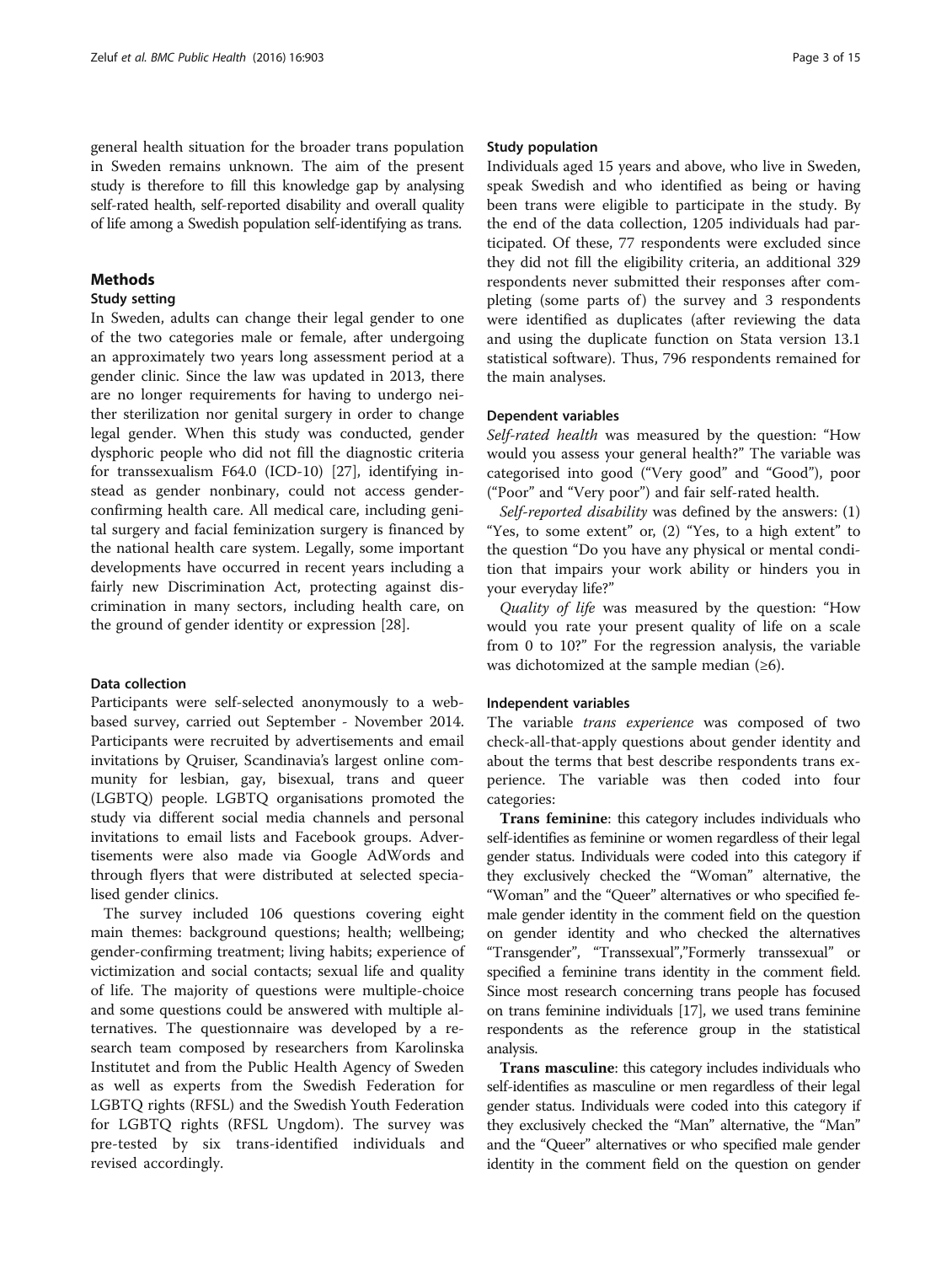identity and who checked the alternatives "Transgender", "Transsexual","Formerly transsexual" or specified a masculine trans identity in the comment field.

Gender nonbinary: this category includes individuals who did not self-identify with a man or woman category. Individuals were coded into this category if they did not fill the criteria to fit the other categories and if they chose both the alternatives "Woman" and "Man", the alternative "Both man and woman/in between man and woman", "Queer", "None/neither man nor woman", "Unsure" or by indicating a nonbinary gender identity in the comments field on the question on gender identity. In addition, individuals checked the alternative "Intergender", the combination alternatives "Transgender" and "Intergender", "Transsexual" and "Intergender", "Formerly transsexual" and "Intergender", or by indicating a nonbinary trans identity in the comment field.

Transvestites: This group includes individuals who exclusively checked the alternatives "Transvestite", both the alternatives "Transgender" and "Transvestite" or by indicating being transvestite in the comments field and could check any of the alternatives on the gender identity question.

Respondents who submitted contradicting responses were carefully examined with regards to other items such as change of legal gender, in order to code them into a category of trans experience.

Sociodemographic information was collected including age, country of birth (Sweden or other), county, employment status, education and income. Age was collapsed into five categories representing different age groups, extracted from participants reported year of birth. Counties were dichotomised into small (<500,000 inhabitants) and large (>1,000,000 inhabitants) counties. Income was selfreported as net income per month in Swedish crown currency, here presented in Euro. An average monthly net income in Sweden for an employee within the public sector is approximately 2570 Euro. The variable *employ*ment status was gathered by the check-all-that-apply question "What is your main source of income?" Respondents who selected the alternatives "Work" or "Student loan" were categorised as 'working/studying'. Respondents were categorised as 'unemployed/long-term sick leave' if they selected the alternatives "Unemployment benefits", "Sickness benefits" or "Income support" and if they did not fit the 'working/studying' category. Respondents were categorised as 'retired' if they selected the alternative "Pension" and if they did not select any of the responses to fit the former categories. Lastly, respondents were categorised as 'other' if they select the response "Other" and did not fit any of the other categories. The variable Education was based on the question "What is your highest level of education?". The variable was collapsed into three categories: (1) 'No high school education', based on the responses "Ground school" or "2-years high school education"; (2) 'Uppersecondary education or some university', based on the alternatives "3-4 years high school education" or "University education equivalent to or less than 2.5 years"; and (3) 'University education  $\geq$  3 years', based on the response "University education for 3 or more years".

The variable history of negative health care experiences was dichotomised from multiple responses to the question: "Have you experienced any/some of the following events when you encountered the health care system? Different events may have occurred in various health care settings". Respondents who checked the alternative "I have received good treatment and good help" were coded into not having a history of negative health care experiences (history of negative health care experiences = 'no'). Respondents were coded into having a negative health care experience (history of negative health care experiences = 'yes') if they checked one or more of the nine alternatives describing negative experiences including "I felt badly treated because I am trans" or "I needed to educate my health care providers on my trans identity in order to get appropriate help".

The variable tobacco use ever was extracted from two questions on cigarette smoking or on use of snuff, which is a common mean of tobacco consumption in Sweden: (1) "Do you or have you ever used to smoke cigarettes?", and (2) "Do you or have you ever used to use snuff?" The response alternatives were: (a) "No, I never smoked" (or used snuff); (b) "Yes, but I quit"; or (c) "Yes". Respondents who replied "Yes" or "Yes, but I quit" to any of the two questions were considered to ever use tobacco. Risk consumption of alcohol was measured by the question "How many drinks (examples provided) do you have on a typical day when you drink alcohol?" Respondents who checked that they drink more than 5 drinks were defined to have risk consumption of alcohol. In addition, information was collected regarding illicit drug use six months prior to the study.

Other independent variables that were included in the analyses are religiosity, change of legal gender and openness with trans identity. Religiosity was defined by the responses "Religion affects my everyday life very much" or "Religion affects my everyday life quite a lot" to the question "Religion affects our life differently. How is it for you?". Change of legal gender was based on the question "Have you changed your legal gender?". The response alternatives were: (1) "Yes", (2) "No, and I do not need to", (3) "No, but I would like to", (4) "No, I cannot change my legal gender since my desired legal gender is not available in Sweden today" (desired gender that does not fit the male/female categories), and (5) "Do not want to answer". Openness with being trans was defined by the question "To what extent are you open with the fact that you are trans?"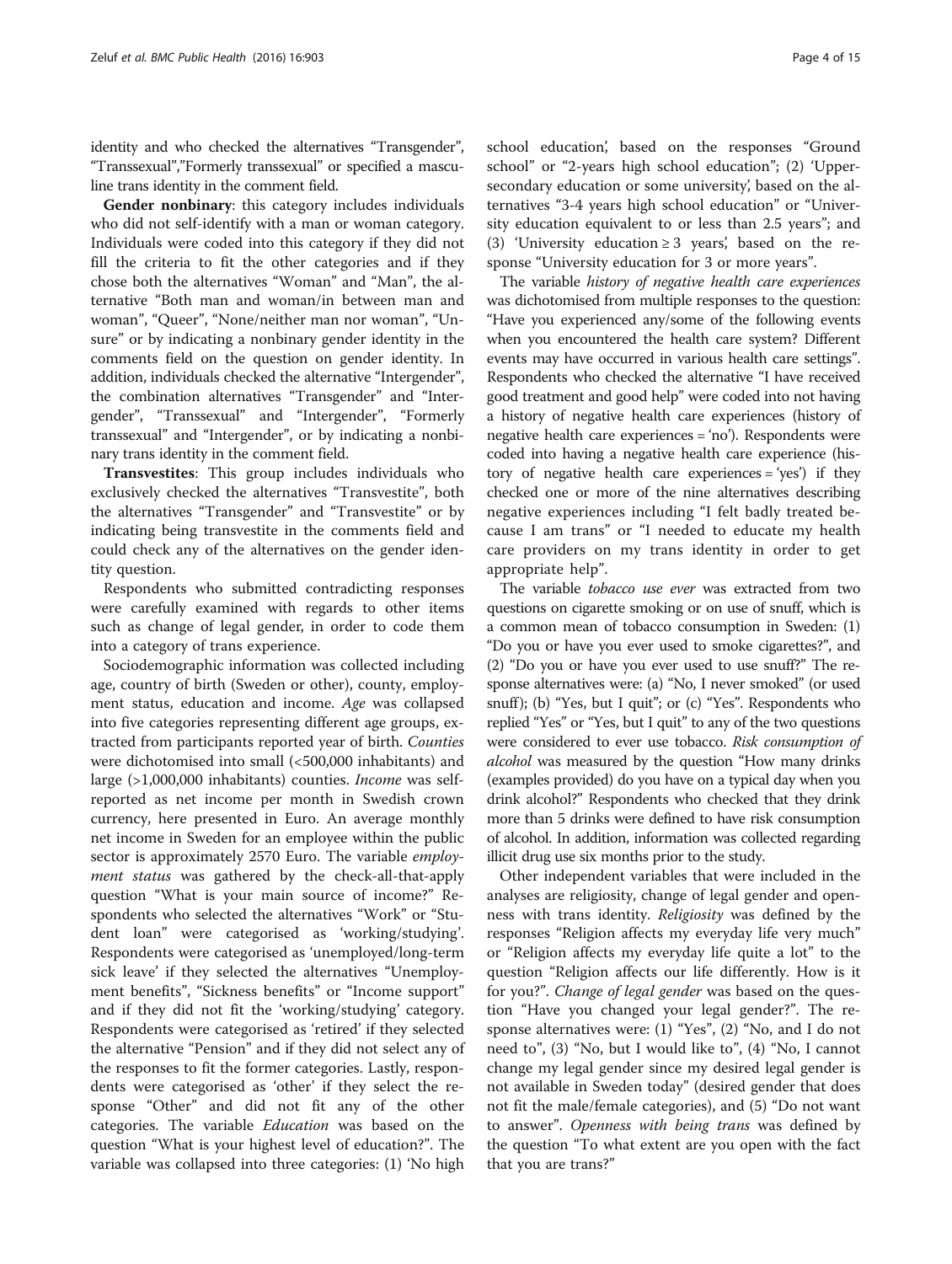Practical support was assessed by the question "Can you get any help from someone if you have a practical problem or are ill? For example get advice, borrow things, get help with grocery shopping, repairs, etc.". Social support was assessed by the question "Do you have someone you can share your innermost feelings with and confide in?". The questionnaire (in Swedish) is available as an appendix to the published report of the material elsewhere [\[29](#page-14-0)].

#### Data analysis

Stata version 13.1 statistical software was used for the analysis. Descriptive statistics (frequencies) were carried out to describe the characteristics of study participants. Univariable and multivariable analyses were performed for each respective health outcome (i.e. self-rated health, self-reported disability and quality of life) against all variables of interest. For the outcome self-rated health, ordinal logistic regression was used and for the outcomes quality of life and self-reported disability logistic regression was used. The measures of association are presented as crude and adjusted odds ratios, with 95 % confidence intervals. Three backward selection regression models were performed, one for each health outcome, in order to identify the significant variables for each respective outcome. Due to missing observations on multiple items the regression models for the outcome self-rated health include 669 observations while selfreported disability and quality of life include 667 observations respectively. A Wald's test was used for variables with more than one category in univariable and multivariable analyses, in order to assess significance of the variable as a whole.

## Results

A total of 796 individuals did self-recruit and participate in the study. Respondents were mainly born in Sweden (92 %), represented all 21 counties across Sweden and ranged in age from 15 to 94 years (mean age 33.3). Respondents represented a heterogeneous group with regards to trans experience, with the majority being gender nonbinary (44 %), followed by trans masculine (24 %), trans feminine (19 %) and transvestites (14 %). Frequencies of respondents' characteristics are presented in Table [2.](#page-5-0)

## Self-rated health

Half of the respondents (51 %) reported good health and about a fifth (18 %) reported poor health. Odds ratios of crude and adjusted associations between explanatory variables and self-rated health are presented in Table [3.](#page-6-0)

Being gender nonbinary (adjusted Odds Ratio (aOR) = 2.19; 95 % CI: 1.24, 3.84) was significantly associated with poor self-rated health, compared to being trans feminine. History of negative health care experiences (aOR = 1.92; 95 % CI: 1.26, 2.91) was significant in predicting poor self-rated health. Having changed legal gender (aOR = 2.25; 95 % CI: 1.04, 4.85), wanting to change legal gender (aOR = 2.82; 95 % CI: 1.48, 5.37) and not being able to change legal gender because the desired gender it is not available in Sweden (aOR = 3.06; 95 % CI: 1.64, 5.72) were all significantly associated with poor self-rated health, compared to not needing to change legal gender. Lack of social support was significant in predicting poor self-rated health ( $aOR = 1.64$ ; 95 % CI: 1.11, 2.42). In comparison to those always having practical support, those who mostly have  $(aOR = 2.40; 95 \%)$ CI: 1.68, 3.43), rarely have (aOR = 2.57; 95 % CI: 1.47, 4.48) or never have practical support ( $aOR = 4.74$ ; 95 % CI: 1.80, 12.52) have reported significantly poorer selfrated health. Poor self-rated health was more common among those with lower income  $(aOR = 1.80; 95 %$  CI: 1.08, 2.99) and among those unemployed or on longterm sick leave (aOR = 2.59; 95 % CI: 1.70, 3.97), compared to those working or studying. Illicit drug use six months prior to the study was additionally associated with poor self-rated health  $(aOR = 2.29; 95 % CI: 1.33,$ 3.95).

## Self-reported disability

Approximately half of the respondents (53 %) reported having a disability due to a physical or mental condition that impairs their work ability or hinders their everyday lives to some extent. Odds ratios of crude and adjusted associations between explanatory variables and selfreported disability are presented in Table [4.](#page-8-0)

Being gender nonbinary  $(aOR = 2.18; 95 %$  CI: 1.35, 3.54) was associated with self-reported disability, compared to being trans feminine. History of negative health care experiences (aOR = 2.33; 95 % CI: 1.54, 3.52) was a significant predictor of self-reported disability. Disability was more often reported by those who are unemployed or on long-term sick leave  $(aOR = 3.51; 95 % CI: 2.05,$ 6.00) and those who are retired  $(aOR = 3.31; 95 %$  CI: 1.33, 8.24), compared to those working or studying. Illicit drug use six months prior to the study was additionally associated with self-reported disability (aOR = 3.29; 95 % CI: 1.61, 6.72). Lastly, higher income was negatively associated with self-reported disability.

#### Quality of life

Overall, 44 % of the respondents reported quality of life scores below the median cut-off value (=6) while the rest (56 %) reported quality of life scores above the median cut-off value. Odds ratios of crude and adjusted associations between explanatory variables and quality of life are presented in Table [5.](#page-10-0)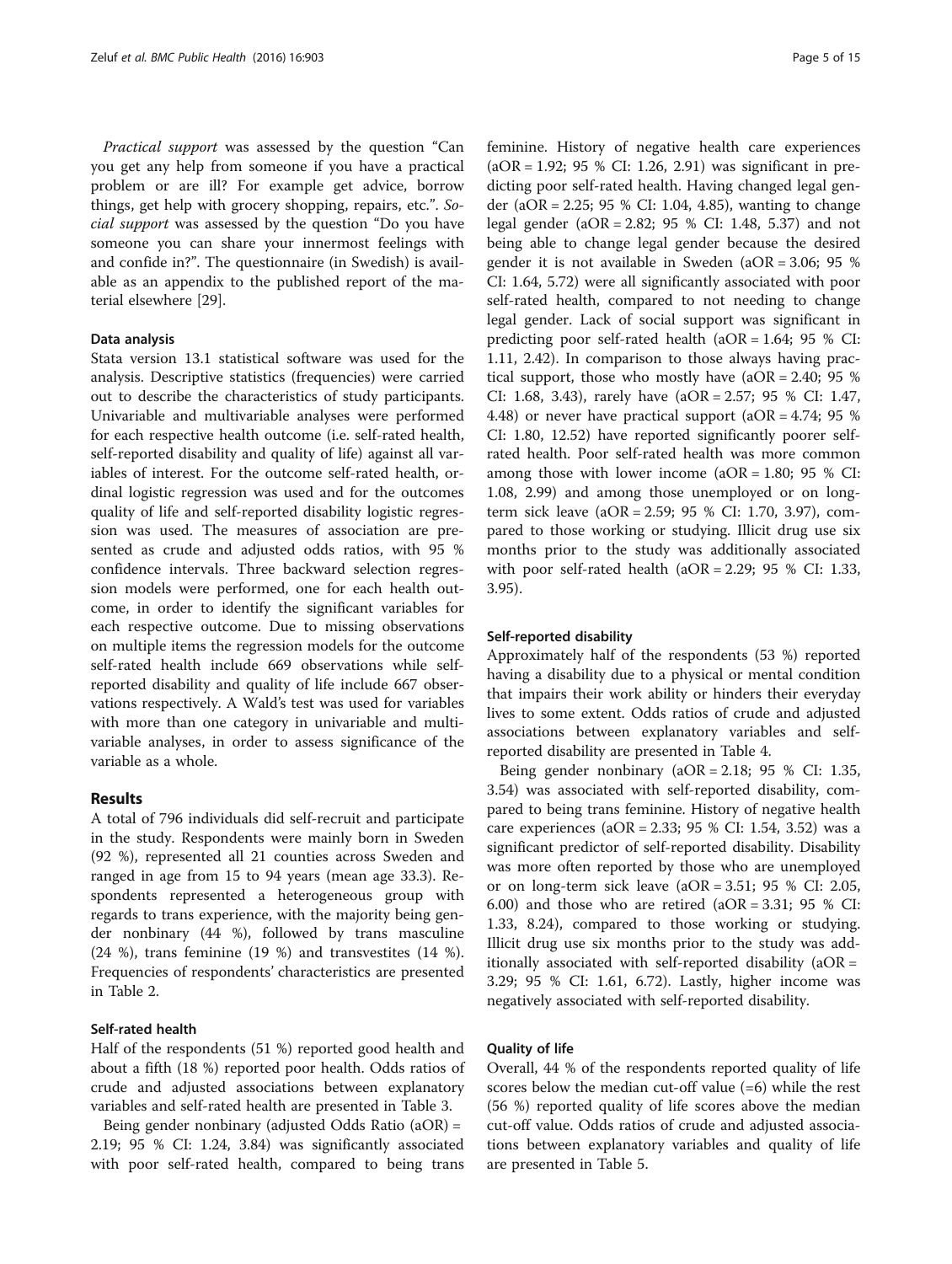| Characteristic                                | n(%)     |
|-----------------------------------------------|----------|
| Trans experience                              |          |
| Trans feminine                                | 149 (19) |
| Trans masculine                               | 187 (24) |
| Gender nonbinary                              | 346 (44) |
| Transvestite                                  | 112 (14) |
| Assigned sex at birth                         |          |
| Woman                                         | 388 (49) |
| Man                                           | 360 (45) |
| Age categories                                |          |
| $15 - 19$                                     | 82 (10)  |
| $20 - 29$                                     | 342 (43) |
| $30 - 44$                                     | 202 (25) |
| $45 - 64$                                     | 130 (16) |
| $65 - 94$                                     | 39 (5)   |
| Country of birth                              |          |
| Sweden                                        | 729 (92) |
| Other than Sweden                             | 67(8)    |
| County                                        |          |
| Large county                                  | 504 (65) |
| Small county                                  | 269 (35) |
| Employment status                             |          |
| Working/studying                              | 560 (72) |
| Unemployed/long-term sick leave               | 156 (20) |
| Retired                                       | 34(4)    |
| Other                                         | 33(4)    |
| Education                                     |          |
| No high school education                      | 150 (19) |
| Upper-secondary education, or some university | 400 (50) |
| University education $\geq$ 3 years           | 230 (29) |
| Other                                         | 16(2)    |
| Monthly net income (€)                        |          |
| 0-1416                                        | 425 (54) |
| 1417-2125                                     | 98 (12)  |
| 2126-3238                                     | 145 (18) |
| >3239                                         | 80 (10)  |
| History of negative health care experiences   |          |
| No                                            | 231 (31) |
| Yes                                           | 511 (69) |
| Tobacco use ever                              |          |
| No                                            | 364 (47) |
| Yes                                           | 418 (53) |
| Alcohol risk consumption                      |          |
| No                                            | 630 (80) |

<span id="page-5-0"></span>Table 2 Key characteristics of study respondents and other explanatory variables  $(n = 796)$ 

| <b>Table 2</b> Key characteristics of study respondents and other |  |
|-------------------------------------------------------------------|--|
| explanatory variables ( $n = 796$ ) (Continued)                   |  |

| Yes                                                                                               | 153 (20) |
|---------------------------------------------------------------------------------------------------|----------|
| Illicit drug use past six months                                                                  |          |
| No                                                                                                | 696 (90) |
| Yes                                                                                               | 65(8)    |
| Do not want to answer                                                                             | 12(2)    |
| Religiosity                                                                                       |          |
| No                                                                                                | 717 (90) |
| Yes                                                                                               | 78 (10)  |
| Change of legal gender                                                                            |          |
| No, and do not need to                                                                            | 157 (20) |
| Yes                                                                                               | 114(14)  |
| No, but would like to                                                                             | 298 (38) |
| No, and cannot change legal gender because the<br>desired gender is not available in Sweden today | 207 (26) |
| Do not want to answer                                                                             | 15(2)    |
| Openness with trans identity                                                                      |          |
| Always open                                                                                       | 140 (18) |
| Sometimes open                                                                                    | 406 (52) |
| Rarely open                                                                                       | 137 (18) |
| Never open                                                                                        | 51(7)    |
| Trans identity shows                                                                              | 37(5)    |
| Practical support                                                                                 |          |
| Always                                                                                            | 320 (41) |
| Most of the time                                                                                  | 341 (44) |
| Almost never                                                                                      | 87 (11)  |
| Never                                                                                             | 28(4)    |
| Social support                                                                                    |          |
| Yes                                                                                               | 572 (74) |
| No                                                                                                | 205 (26) |

Wanting to change legal gender (aOR = 0.33; 95 % CI: 0.18, 0.59) and not being able to change legal gender because the desired gender it is not available in Sweden  $(aOR = 0.32; 95 % CI: 0.17, 0.61)$  were associated with lower quality of life, compared to not needing to change legal gender. History of negative health care experiences was a significant predictor of lower quality of life (aOR = 0.56; 95 % CI: 0.36, 0.88). Lack of social support was associated with lower quality of life ( $aOR = 0.49$ ; 95 % CI: 0.31, 0.77). In comparison to those always having practical support, those who mostly have  $(aOR = 0.31; 95 %$  CI: 0.21, 0.46), rarely have (aOR = 0.21; 95 % CI: 0.11, 0.42) or never have (aOR = 0.26; 95 % CI: 0.09, 0.74) practical support have reported significantly lower quality of life. Being unemployed or on long-term sick leave (aOR = 0.39; 95 % CI: 0.24, 0.63) compared to working or studying and illicit drug use six months prior to the study (aOR = 0.41; 95 %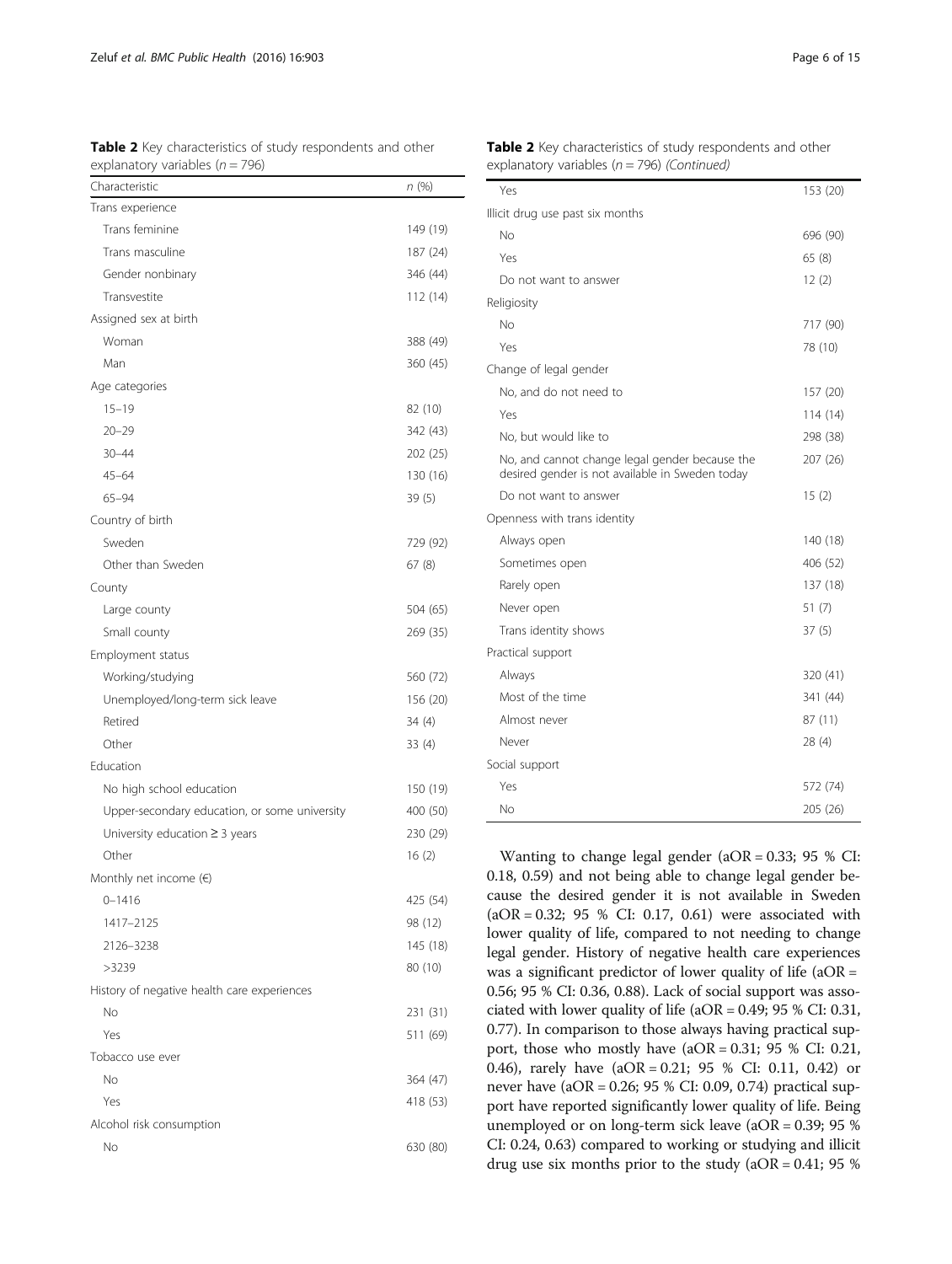<span id="page-6-0"></span>**Table 3** Factors associated with poor self-rated health ( $n = 669$ )

| Variable                                      | Good health<br>n(%) | Fair health<br>n(%) | Poor health<br>n(%) | Crude odds ratios<br>(95 % CI) | Adjusted odds ratios<br>(95 % CI) |
|-----------------------------------------------|---------------------|---------------------|---------------------|--------------------------------|-----------------------------------|
| Trans experience                              |                     |                     |                     |                                |                                   |
| Trans feminine                                | 75 (50)             | 44 (30)             | 30(20)              | 1.00 (Reference)               |                                   |
| Trans masculine                               | 103 (55)            | 59 (32)             | 25(13)              | $0.76$ $(0.50-1.16)$           | $0.99(0.61 - 1.63)$               |
| Gender nonbinary                              | 140 (40)            | 122 (35)            | 84 (24)             | 1.42 (0.99 - 2.05)             | $2.19***$ (1.24-3.84)             |
| Transvestite                                  | 88 (79)             | 19 (17)             | 5(4)                | $0.26$ $(0.15 - 0.44)$         | $0.92(0.37 - 2.26)$               |
| Age categories                                |                     |                     |                     |                                |                                   |
| $15 - 19$                                     | 30 (37)             | 36(44)              | 16 (19)             | 1.00 (Reference)               |                                   |
| $20 - 29$                                     | 147 (43)            | 116(34)             | 79 (23)             | $0.91(0.58 - 1.40)$            |                                   |
| $30 - 44$                                     | 109 (54)            | 57 (28)             | 36 (18)             | $0.60$ $(0.37-0.96)$           |                                   |
| $45 - 64$                                     | 91 (70)             | 27(21)              | 12(9)               | $0.29(0.17 - 0.50)$            |                                   |
| $65 - 94$                                     | 28 (72)             | 8(20)               | 3(8)                | $0.26$ $(0.12 - 0.58)$         |                                   |
| Country of birth                              |                     |                     |                     |                                |                                   |
| Sweden                                        | 371 (51)            | 222 (30)            | 136 (19)            | 1.00 (Reference)               |                                   |
| Other than Sweden                             | 35 (52)             | 22(33)              | 10(15)              | $0.90(0.56 - 1.44)$            |                                   |
| County                                        |                     |                     |                     |                                |                                   |
| Large county                                  | 257 (51)            | 153 (30)            | 94 (19)             | 1.00 (Reference)               |                                   |
| Small county                                  | 136 (50)            | 85 (32)             | 48 (18)             | $0.99(0.75 - 1.32)$            |                                   |
| Employment status                             |                     |                     |                     |                                |                                   |
| Working/studying                              | 325 (58)            | 162 (29)            | 73 (13)             | 1.00 (Reference)               |                                   |
| Unemployed/long-term sick leave               | 39 (25)             | 58 (37)             | 59 (38)             | 4.07 (2.89-5.72)               | $2.59***$ (1.70-3.97)             |
| Retired                                       | 24 (71)             | 7(20)               | 3(9)                | $0.58(0.27 - 1.23)$            | $1.16(0.40 - 3.34)$               |
| Other                                         | 14 (42)             | 10(30)              | 9(27)               | 2.09 (1.07-4.06)               | $1.33(0.61 - 2.88)$               |
| Education                                     |                     |                     |                     |                                |                                   |
| No high school education                      | 65 (43)             | 52 (35)             | 33 (22)             | $1.22(0.86 - 1.74)$            |                                   |
| Upper-secondary education, or some university | 195 (49)            | 129 (32)            | 76 (19)             | 1.00 (Reference)               |                                   |
| University education $\geq$ 3 years           | 139 (60)            | 59 (26)             | 32 (14)             | $0.63$ $(0.46 - 0.87)$         |                                   |
| Other                                         | 7(44)               | 4(25)               | 5(61)               | 1.46 (0.56-3.82)               |                                   |
| Monthly net income $(\epsilon)$               |                     |                     |                     |                                |                                   |
| $0 - 1416$                                    | 153 (36)            | 161 (38)            | 111(26)             | 2.71 (1.74-4.22)               | $1.80*$ (1.08-2.99)               |
| 1417-2125                                     | 61 (62)             | 22 (23)             | 15(15)              | 1.00 (Reference)               |                                   |
| 2126-3238                                     | 98 (68)             | 36 (25)             | 11(7)               | $0.72$ $(0.42 - 1.22)$         | $0.88$ $(0.48 - 1.63)$            |
| >3239                                         | 70 (88)             | 8(10)               | 2(2)                | $0.21(0.10-0.47)$              | $0.43(0.17 - 1.07)$               |
| Do not want to answer                         | 22 (50)             | 16(36)              | 6(14)               | 1.45 (0.73-2.89)               | $0.89(0.36 - 2.16)$               |
| History of negative health care experiences   |                     |                     |                     |                                |                                   |
| No                                            | 166 (72)            | 45 (19)             | 20(9)               | 1.00 (Reference)               |                                   |
| Yes                                           | 214 (42)            | 176 (34)            | 121(24)             | 3.50 (2.51-4.86)               | $1.92***$ $(1.26-2.91)$           |
| Tobacco use ever                              |                     |                     |                     |                                |                                   |
| No                                            | 189 (52)            | 110 (30)            | 65 (18)             | 1.00 (Reference)               |                                   |
| Yes                                           | 209 (50)            | 130 (31)            | 79 (19)             | $1.22(0.91 - 1.62)$            |                                   |
| Alcohol risk consumption                      |                     |                     |                     |                                |                                   |
| No                                            | 329 (52)            | 188 (30)            | 113(18)             | 1.00 (Reference)               |                                   |
| Yes                                           | 71 (46)             | 53 (35)             | 29 (19)             | $1.20(0.86 - 1.67)$            |                                   |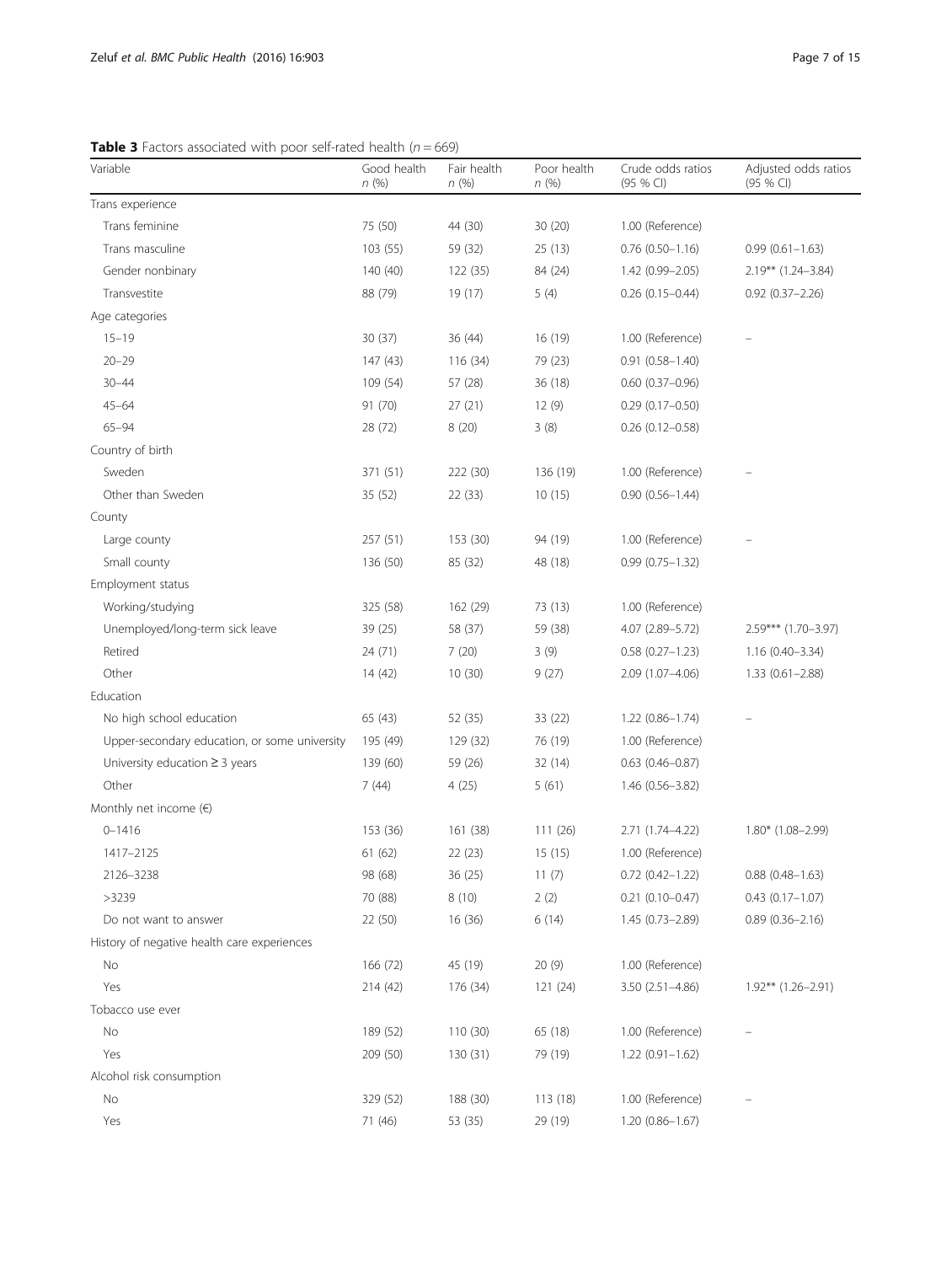**Table 3** Factors associated with poor self-rated health ( $n = 669$ ) (Continued)

| Illicit drug use past six months                                                                     |          |          |          |                     |                        |
|------------------------------------------------------------------------------------------------------|----------|----------|----------|---------------------|------------------------|
| No                                                                                                   | 368 (53) | 215(31)  | 113(16)  | 1.00 (Reference)    |                        |
| Yes                                                                                                  | 20(31)   | 23(35)   | 22(34)   | 2.56 (1.59-4.10)    | $2.29***$ (1.33-3.95)  |
| Do not want to answer                                                                                | 5(42)    | 1(8)     | 6(50)    | 3.03 (0.93-9.82)    | $6.27*$ $(1.30-30.17)$ |
| Religiosity                                                                                          |          |          |          |                     |                        |
| <b>No</b>                                                                                            | 362 (51) | 225 (31) | 130 (18) | 1.00 (Reference)    |                        |
| Yes                                                                                                  | 44 (56)  | 19(24)   | 15(19)   | $0.79(0.36 - 1.72)$ |                        |
| Change of legal gender                                                                               |          |          |          |                     |                        |
| No, and do not need to                                                                               | 120 (76) | 28 (18)  | 9(6)     | 1.00 (Reference)    |                        |
| Yes                                                                                                  | 67 (59)  | 31(27)   | 16(14)   | 2.32 (1.38-3.89)    | $2.25*$ (1.04-4.85)    |
| No, but would like to                                                                                | 136 (46) | 105(35)  | 57 (19)  | 3.80 (2.48-5.81)    | $2.82***$ (1.48-5.37)  |
| No, and cannot change legal gender because<br>the desired gender is not available in Sweden<br>today | 73 (35)  | 73 (35)  | 61(30)   | $6.17(3.93 - 9.67)$ | $3.06***$ (1.64-5.72)  |
| Do not want to answer                                                                                | 7(47)    | 5(33)    | 3(20)    | 3.75 (1.35-10.41)   | $1.72(0.52 - 5.60)$    |
| Openness with trans identity                                                                         |          |          |          |                     |                        |
| Always open                                                                                          | 71(51)   | 39 (28)  | 30(22)   | 1.00 (Reference)    |                        |
| Sometimes open                                                                                       | 200 (49) | 133 (33) | 73 (18)  | $0.97(0.67 - 1.41)$ |                        |
| Rarely open                                                                                          | 65 (47)  | 48 (35)  | 24 (18)  | $1.02(0.65 - 1.59)$ |                        |
| Never open                                                                                           | 37 (72)  | 8(12)    | 6(16)    | $0.38(0.19 - 0.77)$ |                        |
| Trans identity shows                                                                                 | 17(46)   | 11(30)   | 9(24)    | $1.21(0.61 - 2.40)$ |                        |
| Practical support                                                                                    |          |          |          |                     |                        |
| Always                                                                                               | 215 (67) | 66 (21)  | 39 (12)  | 1.00 (Reference)    |                        |
| Most of the time                                                                                     | 140(41)  | 128 (38) | 73 (21)  | 2.70 (1.99-3.66)    | $2.40***$ (1.68-3.43)  |
| Almost never                                                                                         | 25 (29)  | 38 (44)  | 34 (27)  | $4.13(2.64 - 6.46)$ | $2.57***$ (1.47-4.48)  |
| Never                                                                                                | 14(50)   | 6(21)    | 8(29)    | $2.43(1.13 - 5.22)$ | $4.74***$ (1.80-12.52) |
| Social support                                                                                       |          |          |          |                     |                        |
| Yes                                                                                                  | 304 (53) | 177(31)  | 91 (16)  | 1.00 (Reference)    |                        |
| No                                                                                                   | 92 (45)  | 62 (30)  | 51(25)   | 1.49 (1.10-2.02)    | $1.64*$ (1.11-2.42)    |

\*  $p < .05$  \*\*  $p < .01$  \*\*\*  $p < .001$ 

CI: 0.21, 0.78) were also significant predictors of lower quality of life. Nevertheless, older age was associated with better quality of life.

Interestingly, the variable openness with trans identity was not found to be associated with self-rated health, self-reported disability or with quality of life.

## **Discussion**

This study fills an important gap in the literature about the wellbeing and general health of a diverse group of trans people, including gender nonbinary individuals, trans people not needing gender-confirming health care and transvestites. Our findings show that trans experience is an important determinant of self-rated health and self- reported disability among study participants. Moreover, our results demonstrate that lack of legal gender recognition and history of negative health care experiences due to trans-incompetence or transphobia in the health care system, are important predictors of worse self-rated health, increased self-reported disability and lower quality of life among study participants.

Our results support previous evidence that trans people constitute a vulnerable group that need to be a target for reducing health disparities. Nearly a fifth of the study respondents reported poor health, over half reported a disability and nearly half reported quality of life below the median cut-off value. To set the results of this study in context, among a sample of over 9000 Swedes, nearly two-thirds reported good health in comparison to half of the respondents in our study. In the same survey, approximately a quarter of the respondents reported having a chronic disease, long-lasting symptoms or disability while more than half of the trans people in our study reported having a disability [[30\]](#page-14-0).

This study succeeded in capturing the diversity of trans identities and trans experiences within the larger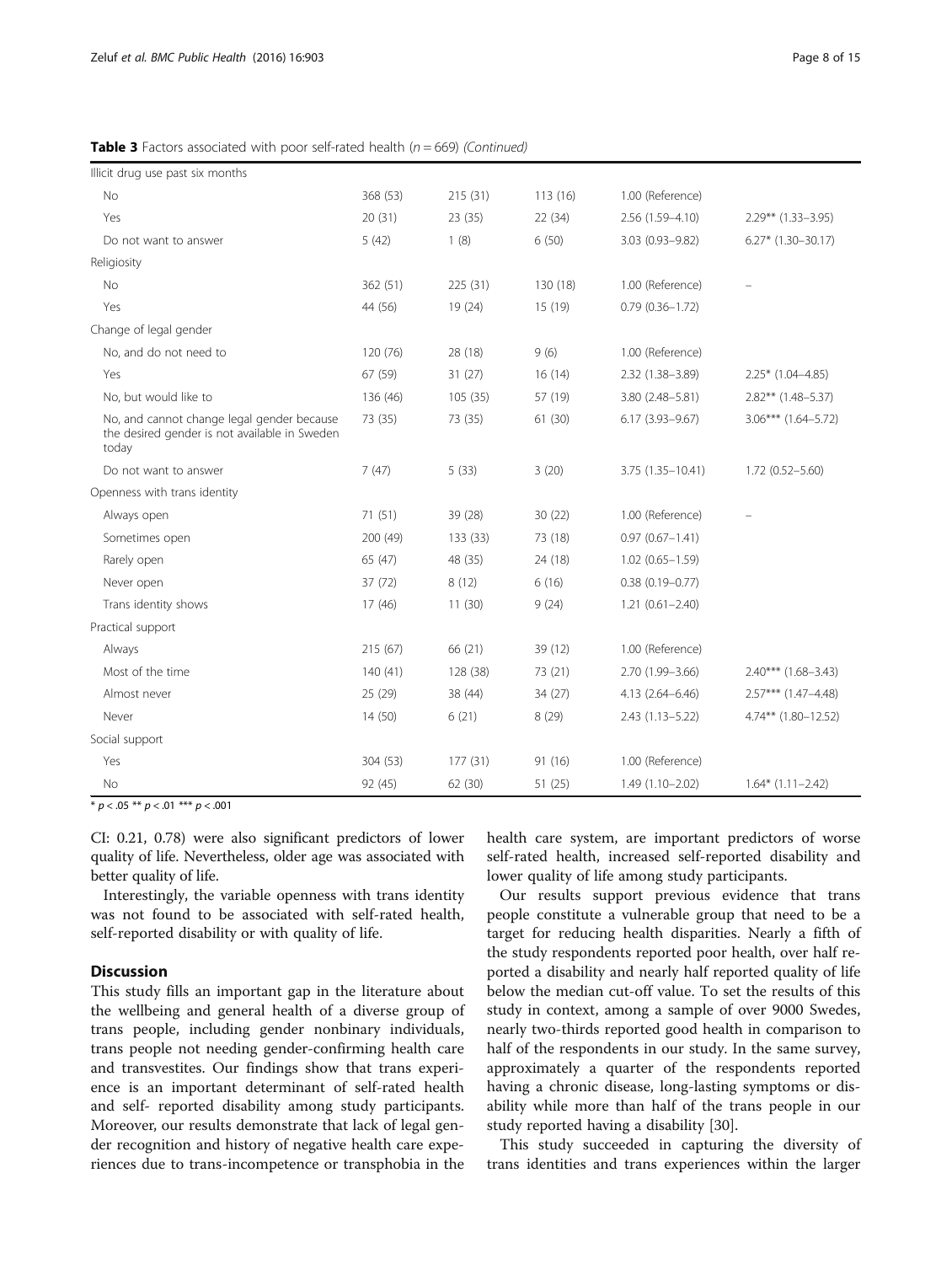<span id="page-8-0"></span>

| <b>Table 4</b> Factors associated with self-reported disability ( $n = 667$ ) |  |  |
|-------------------------------------------------------------------------------|--|--|
|                                                                               |  |  |

| Variable                                      | No disability | Disability | Crude odds ratios   | Adjusted odds ratios  |
|-----------------------------------------------|---------------|------------|---------------------|-----------------------|
|                                               | n(%)          | n (%)      | (95 % CI)           | (95 % CI)             |
| Trans experience                              |               |            |                     |                       |
| Trans feminine                                | 74 (50)       | 75 (50)    | 1.00 (Reference)    |                       |
| Trans masculine                               | 93 (50)       | 93 (50)    | $0.98(0.64 - 1.51)$ | $0.97(0.57-1.65)$     |
| Gender nonbinary                              | 124 (36)      | 221 (64)   | 1.75 (1.19 - 2.59)  | $2.18***$ (1.35-3.54) |
| Transvestite                                  | 79 (71)       | 33 (29)    | $0.41(0.24 - 0.69)$ | $0.85(0.40 - 1.81)$   |
| Age categories                                |               |            |                     |                       |
| $15 - 19$                                     | 33 (40)       | 49 (60)    | 1.00 (Reference)    |                       |
| $20 - 29$                                     | 135 (40)      | 205 (60)   | $1.02(0.62 - 1.67)$ |                       |
| $30 - 44$                                     | 103(51)       | 99 (49)    | $0.64(0.38 - 1.08)$ |                       |
| $45 - 64$                                     | 79 (61)       | 51 (39)    | $0.43(0.24 - 0.76)$ |                       |
| $65 - 94$                                     | 19 (49)       | 20(51)     | $0.70(0.32 - 1.52)$ |                       |
| Country of birth                              |               |            |                     |                       |
| Sweden                                        | 338 (47)      | 389 (53)   | 1.00 (Reference)    |                       |
| Other than Sweden                             | 32 (48)       | 35 (52)    | $0.95(0.57 - 1.56)$ |                       |
| County                                        |               |            |                     |                       |
| Large county                                  | 234 (47)      | 268 (53)   | 1.00 (Reference)    |                       |
| Small county                                  | 124 (46)      | 145 (54)   | $1.02(0.75 - 1.37)$ |                       |
| Employment status                             |               |            |                     |                       |
| Working/studying                              | 304 (54)      | 255 (46)   | 1.00 (Reference)    |                       |
| Unemployed/long-term sick leave               | 29 (19)       | 126 (81)   | 5.17 (3.34-8.01)    | $3.51***$ (2.05-6.00) |
| Retired                                       | 16(47)        | 18 (53)    | $1.34(0.67 - 2.68)$ | $3.31***$ (1.33-8.24) |
| Other                                         | 16(48)        | 17(52)     | $1.26(0.62 - 2.55)$ | $0.73(0.31-1.69)$     |
| Education                                     |               |            |                     |                       |
| No high school education                      | 61(41)        | 88 (59)    | $1.20(0.82 - 1.77)$ |                       |
| Upper-secondary education, or some university | 182 (46)      | 217 (54)   | 1.00 (Reference)    |                       |
| University education $\geq$ 3 years           | 122 (53)      | 108 (47)   | $0.74(0.53 - 1.02)$ |                       |
| Other                                         | 5(31)         | 11(69)     | $1.84(0.62 - 5.40)$ |                       |
| Monthly net income $(\in)$                    |               |            |                     |                       |
| $0 - 1416$                                    | 136 (32)      | 288 (68)   | 2.11 (1.35-3.30)    | 1.55 (0.93-2.59)      |
| 1417-2125                                     | 49 (50)       | 49 (50)    | 1.00 (Reference)    |                       |
| 2126-3238                                     | 100(69)       | 45 (31)    | $0.45(0.26 - 0.76)$ | $0.51*$ (0.28-0.94)   |
| >3239                                         | 63 (79)       | 17(21)     | $0.26(0.13 - 0.52)$ | $0.43*$ (0.19 -0.94)  |
| Do not want to answer                         | 21 (49)       | 22 (51)    | $1.04(0.51 - 2.14)$ | $1.15(0.45 - 2.89)$   |
| History of negative health care experiences   |               |            |                     |                       |
| No                                            | 148 (64)      | 83 (36)    | 1.00 (Reference)    |                       |
| Yes                                           | 190 (37)      | 319 (63)   | $2.99(2.16 - 4.13)$ | $2.33***$ (1.54-3.52) |
| Tobacco use ever                              |               |            |                     |                       |
| No                                            | 188 (52)      | 175 (48)   | 1.00 (Reference)    |                       |
| Yes                                           | 176 (42)      | 241 (58)   | $1.47(1.10-1.95)$   |                       |
| Alcohol risk consumption                      |               |            |                     |                       |
| No                                            | 294 (47)      | 335 (53)   | 1.00 (Reference)    |                       |
| Yes                                           | 71 (47)       | 81 (53)    | $1.00(0.70 - 1.42)$ |                       |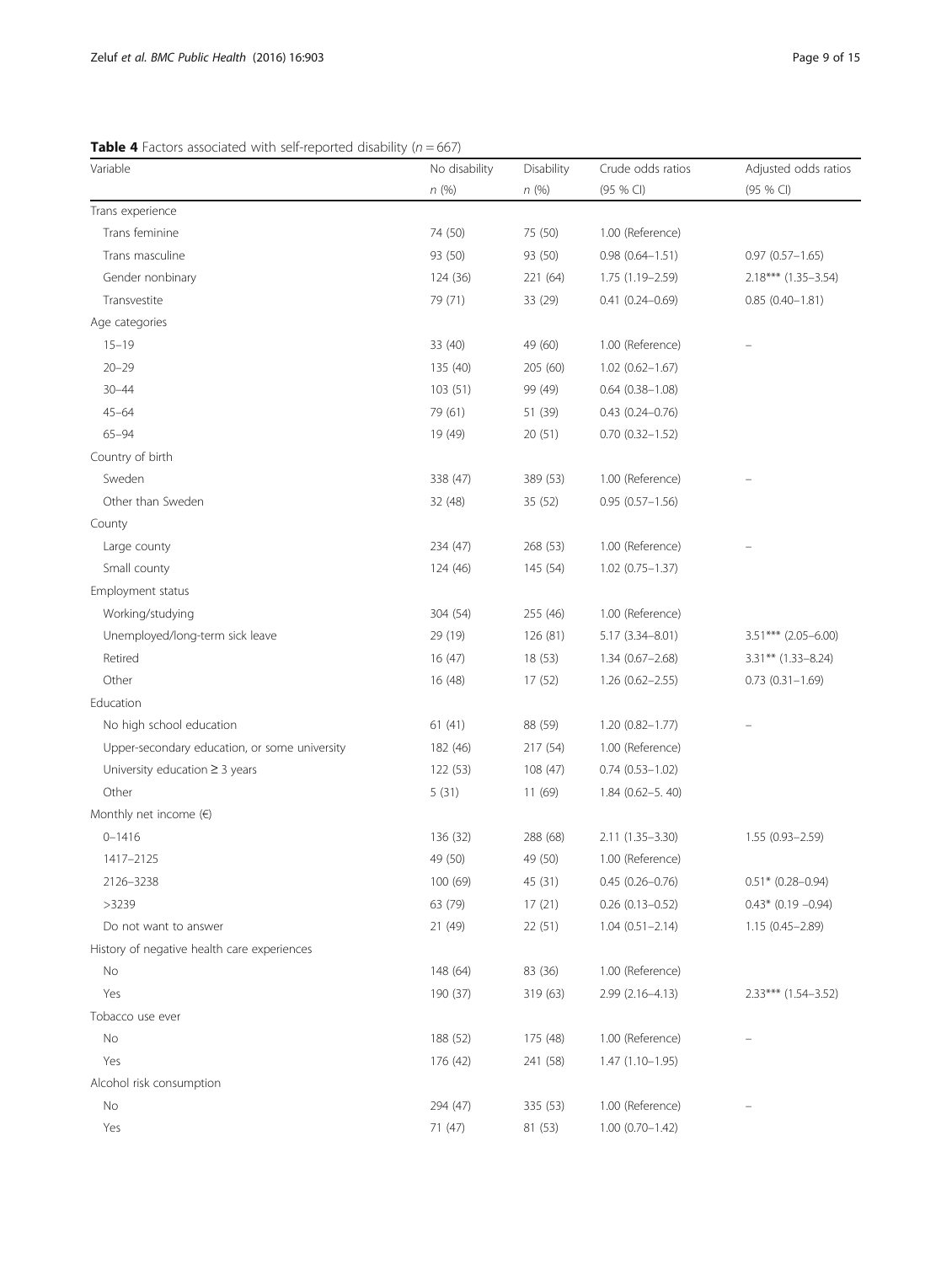**Table 4** Factors associated with self-reported disability ( $n = 667$ ) (Continued)

| Illicit drug use past six months                                                                  |          |          |                     |                       |
|---------------------------------------------------------------------------------------------------|----------|----------|---------------------|-----------------------|
| No                                                                                                | 339 (49) | 355 (51) | 1.00 (Reference)    |                       |
| Yes                                                                                               | 14(22)   | 51 (78)  | 3.47 (1.89-6.40)    | $3.29***$ (1.61-6.72) |
| Do not want to answer                                                                             | 5(42)    | 7(58)    | 1.33 (0.42-4.25)    | 1.03 (0.24-4.29)      |
| Religiosity                                                                                       |          |          |                     |                       |
| <b>No</b>                                                                                         | 34 (44)  | 43 (56)  | 1.00 (Reference)    |                       |
| Yes                                                                                               | 336 (47) | 380 (53) | $1.21(0.57 - 2.56)$ |                       |
| Change of legal gender                                                                            |          |          |                     |                       |
| No, and do not need to                                                                            | 99 (63)  | 58 (37)  | 1.00 (Reference)    |                       |
| Yes                                                                                               | 55 (48)  | 59 (529  | 1.83 (1.12-2.98)    |                       |
| No, but would like to                                                                             | 144 (49) | 152(51)  | $1.80(1.21 - 2.67)$ |                       |
| No, and cannot change legal gender because the desired<br>gender is not available in Sweden today | 61 (29)  | 146(71)  | 4.08 (2.62-6.34)    |                       |
| Do not want to answer                                                                             | 8(53)    | 7(47)    | $1.49(0.51 - 4.33)$ |                       |
| Openness with trans identity                                                                      |          |          |                     |                       |
| Always open                                                                                       | 58 (42)  | 81 (58)  | 1.00 (Reference)    |                       |
| Sometimes open                                                                                    | 182 (45) | 224 (55) | $0.88(0.59 - 1.30)$ |                       |
| Rarely open                                                                                       | 70 (51)  | 66 (49)  | $0.67(0.41 - 1.08)$ |                       |
| Never open                                                                                        | 32 (63)  | 19 (37)  | $0.42(0.21 - 0.82)$ |                       |
| Trans identity shows                                                                              | 14 (38)  | 23 (62)  | $1.17(0.55 - 2.47)$ |                       |
| Practical support                                                                                 |          |          |                     |                       |
| Always                                                                                            | 171 (53) | 149 (47) | 1.00 (Reference)    |                       |
| Most of the time                                                                                  | 144 (42) | 195 (58) | $1.55(1.14 - 2.11)$ |                       |
| Almost never                                                                                      | 30(34)   | 57 (66)  | $2.18(1.33 - 3.57)$ |                       |
| Never                                                                                             | 16(57)   | 12(43)   | $0.86(0.39 - 1.87)$ |                       |
| Social support                                                                                    |          |          |                     |                       |
| Yes                                                                                               | 265 (46) | 306 (54) | 1.00 (Reference)    |                       |
| No                                                                                                | 97 (48)  | 107 (52) | $0.95(0.69 - 1.31)$ |                       |

\*  $p < .05$  \*\*  $p < .01$  \*\*\*  $p < .001$ 

group of trans people. The categorisation of different trans experiences that was executed in this study revealed that health vulnerabilities vary with regards to the different trans identities and experiences. We found that a nonbinary gender identity was associated with poor self-rated health and self-reported disability. There is a gap in the literature concerning nonbinary trans people. However, similar findings are reported for people who define themselves as genderqueer. Budge and colleagues, for example, reported that genderqueer respondents have high clinical levels of depression and anxiety [\[31\]](#page-14-0) and Harrison and colleagues found that genderqueer respondents report elevated levels of discrimination, compared to their trans counterparts [[32](#page-14-0)]. Gender nonbinary individuals face additional challenges in a world that by default categorises people in a binary system of genders, for instance in legal documents, in the use of gendered pronouns and in physical environments such as public restrooms [\[31\]](#page-14-0). The

minority stress among trans people has largely been explained by the added social stress of deviating from the gender norm - perhaps the strongest norm structure in our society [\[33](#page-14-0)]. Reasonably, the magnitude of this deviation and/or the magnitude of minority stress experienced among nonbinary may be even larger than among binary trans people, also affecting self-rated health and selfreported disability. Moreover, when this study was conducted, gender nonbinary individuals could not access gender-confirming health care in Sweden, which could also partially explain the increased prevalence of perceived ill health and disability in this group.

Interestingly, participants who identified as gender nonbinary composed the largest group among study respondents. 'Genderqueer' or 'nonbinary' gender identities outside of the binary of female and male identities are increasingly being recognized in legal, medical and psychological systems and diagnostic classifications in line with the emerging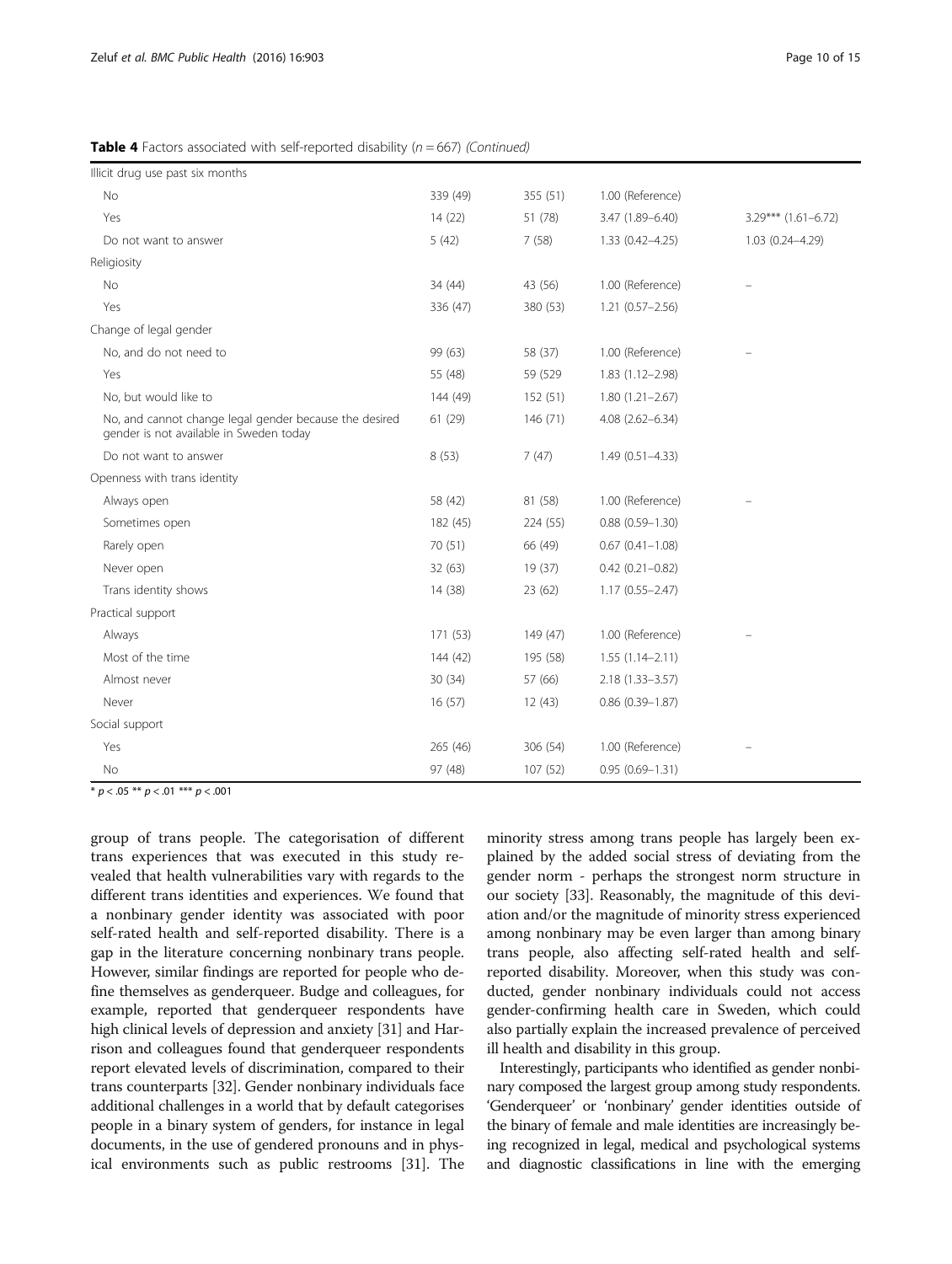<span id="page-10-0"></span>**Table 5** Factors associated with lower quality of life ( $n = 667$ )

| Variable                                      | High quality<br>of life | Low quality<br>of life n (%) | Crude odds ratios       | Adjusted odds ratios  |
|-----------------------------------------------|-------------------------|------------------------------|-------------------------|-----------------------|
|                                               | n(%)                    | n(%)                         | (95 % CI)               | (95 % CI)             |
| Trans experience                              |                         |                              |                         |                       |
| Trans feminine                                | 64 (43)                 | 82 (57)                      | 1.00 (Reference)        |                       |
| Trans masculine                               | 84 (45)                 | 102(55)                      | $0.94(0.61 - 1.46)$     |                       |
| Gender nonbinary                              | 161(47)                 | 179 (53)                     | $0.86$ $(0.58 - 1.28)$  |                       |
| Transvestite                                  | 36 (35)                 | 68 (65)                      | 1.47 (0.87-2.47)        |                       |
| Age categories                                |                         |                              |                         |                       |
| $15 - 19$                                     | 55 (68)                 | 26 (32)                      | 1.00 (Reference)        |                       |
| $20 - 29$                                     | 155 (46)                | 184 (54)                     | 2.51 (1.50-4.19)        | 2.62** (1.37-4.98)    |
| $30 - 44$                                     | 86 (43)                 | 113(57)                      | 2.77 (1.61-4.79)        | $2.14*$ (1.07-4.30)   |
| $45 - 64$                                     | 41 (33)                 | 82 (67)                      | 4.23 (2.32-7.69)        | 3.42** (1.50-7.78)    |
| $65 - 94$                                     | 9(25)                   | 27(75)                       | $6.34$ $(2.61 - 15.40)$ | 2.50 (0.39-15.98)     |
| Country of birth                              |                         |                              |                         |                       |
| Sweden                                        | 318 (45)                | 394 (55)                     | 1.00 (Reference)        |                       |
| Other than Sweden                             | 28 (42)                 | 38 (58)                      | 1.09 (0.65-1.82)        |                       |
| County                                        |                         |                              |                         |                       |
| Large county                                  | 207 (42)                | 286 (58)                     | 1.00 (Reference)        |                       |
| Small county                                  | 128 (49)                | 135 (51)                     | $0.76$ (0.56-1.03)      |                       |
| Employment status                             |                         |                              |                         |                       |
| Working/studying                              | 214 (39)                | 335 (61)                     | 1.00 (Reference)        |                       |
| Unemployed/long-term sick leave               | 95 (62)                 | 57 (38)                      | $0.38(0.26 - 0.55)$     | $0.39***$ (0.24-0.63) |
| Retired                                       | 8(26)                   | 23(74)                       | $1.83(0.80 - 4.18)$     | 1.32 (0.20-8.72)      |
| Other                                         | 18(55)                  | 15 (45)                      | $0.53(0.26 - 1.07)$     | $0.65(0.26 - 1.61)$   |
| Education                                     |                         |                              |                         |                       |
| No high school education                      | 77 (52)                 | 70 (48)                      | $0.81(0.55 - 1.19)$     |                       |
| Upper-secondary education, or some university | 185 (47)                | 206 (53)                     | 1.00 (Reference)        |                       |
| University education $\geq$ 3 years           | 78 (35)                 | 146 (65)                     | 1.68 (1.19 - 2.35)      |                       |
| Other                                         | 6(37)                   | 10(63)                       | $1.49(0.53 - 4.19)$     |                       |
| Monthly net income $(\in)$                    |                         |                              |                         |                       |
| $0 - 1416$                                    | 230 (55)                | 190 (45)                     | $0.48(0.30 - 0.76)$     |                       |
| 1417-2125                                     | 36 (37)                 | 61(63)                       | 1.00 (Reference)        |                       |
| 2126-3238                                     | 42 (31)                 | 94 (69)                      | 1.32 (0.76-2.28)        |                       |
| >3239                                         | 16(21)                  | 61 (79)                      | 2.25 (1.13-4.47)        |                       |
| History of negative health care experiences   |                         |                              |                         |                       |
| No                                            | 63 (29)                 | 156 (71)                     | 1.00 (Reference)        |                       |
| Yes                                           | 259 (51)                | 247 (49)                     | $0.38(0.27 - 0.54)$     | $0.56*$ (0.36-0.88)   |
| Tobacco use ever                              |                         |                              |                         |                       |
| No                                            | 157 (43)                | 206 (57)                     | 1.00 (Reference)        |                       |
| Yes                                           | 189 (46)                | 226 (54)                     | $0.91(0.68 - 1.21)$     |                       |
| Alcohol risk consumption                      |                         |                              |                         |                       |
| No                                            | 270 (44)                | 344 (56)                     | 1.00 (Reference)        |                       |
| Yes                                           | 68 (45)                 | 84 (55)                      | $0.96(0.6 - 1.38)$      |                       |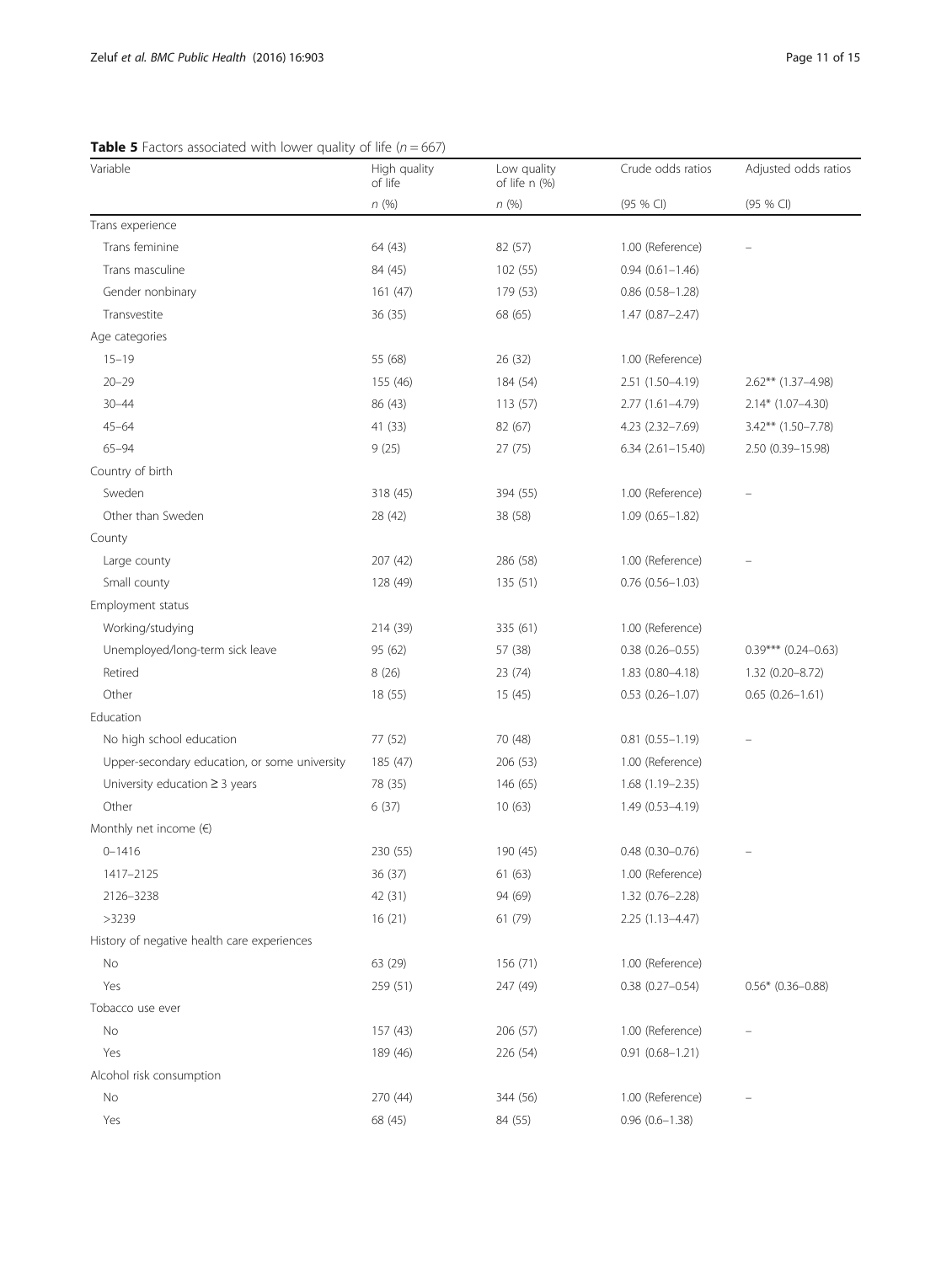**Table 5** Factors associated with lower quality of life ( $n = 667$ ) (Continued)

| Illicit drug use past six months                                                                  |          |          |                     |                         |
|---------------------------------------------------------------------------------------------------|----------|----------|---------------------|-------------------------|
| No                                                                                                | 293 (42) | 399 (58) | 1.00 (Reference)    |                         |
| Yes                                                                                               | 44 (68)  | 21(32)   | $0.35(0.20 - 0.60)$ | $0.41***$ (0.21-0.78)   |
| Do not want to answer                                                                             | 6(50)    | 6(50)    | $0.73(0.23 - 2.29)$ | 1.26 (0.28-5.59)        |
| Religiosity                                                                                       |          |          |                     |                         |
| <b>No</b>                                                                                         | 37 (50)  | 37 (50)  | 1.00 (Reference)    |                         |
| Yes                                                                                               | 309 (44) | 394 (56) | $1.18(0.55 - 2.52)$ |                         |
| Change of legal gender                                                                            |          |          |                     |                         |
| No, and do not need to                                                                            | 39 (26)  | 113(74)  | 1.00 (Reference)    |                         |
| Yes                                                                                               | 24(21)   | 89 (79)  | $1.27(0.71 - 2.28)$ | $1.62(0.79 - 3.35)$     |
| No, but would like to                                                                             | 167(57)  | 124(43)  | $0.25(0.16 - 0.39)$ | $0.33***$ (0.18-0.59)   |
| No, and cannot change legal gender because the<br>desired gender is not available in Sweden today | 107(53)  | 96 (47)  | $0.30(0.19 - 0.48)$ | $0.32***$ (0.17-0.61)   |
| Do not want to answer                                                                             | 8(57)    | 6(43)    | $0.25(0.08 - 0.79)$ | $0.61(0.16 - 2.31)$     |
| Openness with trans identity                                                                      |          |          |                     |                         |
| Always open                                                                                       | 49 (35)  | 90 (65)  | 1.00 (Reference)    |                         |
| Sometimes open                                                                                    | 184 (45) | 221 (55) | $0.65(0.43 - 0.97)$ |                         |
| Rarely open                                                                                       | 69 (50)  | 68 (50)  | $0.53(0.33 - 0.86)$ |                         |
| Never open                                                                                        | 21(41)   | 30 (59)  | $0.77(0.40 - 1.50)$ |                         |
| Trans identity shows                                                                              | 21(57)   | 16(43)   | $0.41(0.19 - 0.86)$ |                         |
| Practical support                                                                                 |          |          |                     |                         |
| Always                                                                                            | 86 (27)  | 233 (73) | 1.00 (Reference)    |                         |
| Most of the time                                                                                  | 183 (54) | 158 (46) | $0.31(0.22 - 0.44)$ | $0.31***$ $(0.21-0.46)$ |
| Almost never                                                                                      | 60 (69)  | 27(31)   | $0.16(0.09 - 0.27)$ | $0.21***$ (0.11-0.42)   |
| Never                                                                                             | 14(52)   | 13 (48)  | $0.34(0.15 - 0.75)$ | $0.26*$ (0.09-0.74)     |
| Social support                                                                                    |          |          |                     |                         |
| Yes                                                                                               | 224 (39) | 346 (61) | 1.00 (Reference)    |                         |
| <b>No</b>                                                                                         | 120 (59) | 84 (41)  | $0.45(0.32 - 0.62)$ | $0.49**$ (0.31-0.77)    |

\*  $p < .05$  \*\*  $p < .01$  \*\*\*  $p < .001$ 

presence and advocacy of these groups of people. Population-based studies show a small percentage, but a sizable proportion in terms of raw numbers, of people who identify as gender nonbinary. This group remain marginalized and at risk of victimization and of minority stress as a result of discrimination [\[34](#page-14-0)]. With the increased recognition of this group, younger generations of trans people may have different experiences than former generations. In a qualitative study on sexual health among trans people in Sweden, a generational difference was observed; younger trans people described trans issues in terms of the right to health, the right to individual gender identity and expression and the right to have those rights respected [\[35](#page-14-0)]. The majority of the respondents in our study were young and could hence be more prone to express a nonbinary gender identity compared to participants in previous studies.

We found a positive association between worse quality of life and wanting to change legal gender as well as not being able to change legal gender because the desired gender is not available in Sweden. This finding suggests that quality of life among trans people is likely to improve with legal gender recognition.

Poor self-rated health was also associated with wanting to change legal gender and not being able to change legal gender because the desired gender is not available in Sweden. However, poor health was reported even among those who had changed their legal gender, although to a smaller extent. This finding points out that despite improved quality of life, trans people may still perceive their general health as poor even after a change of legal gender. Self-rated health has not yet been evaluated in this group, however this finding is in line with studies evaluating psychiatric health [\[36](#page-14-0)], and call for improved care of this population.

Gender-confirming health care, in the context of this study, is a precondition for access to legal gender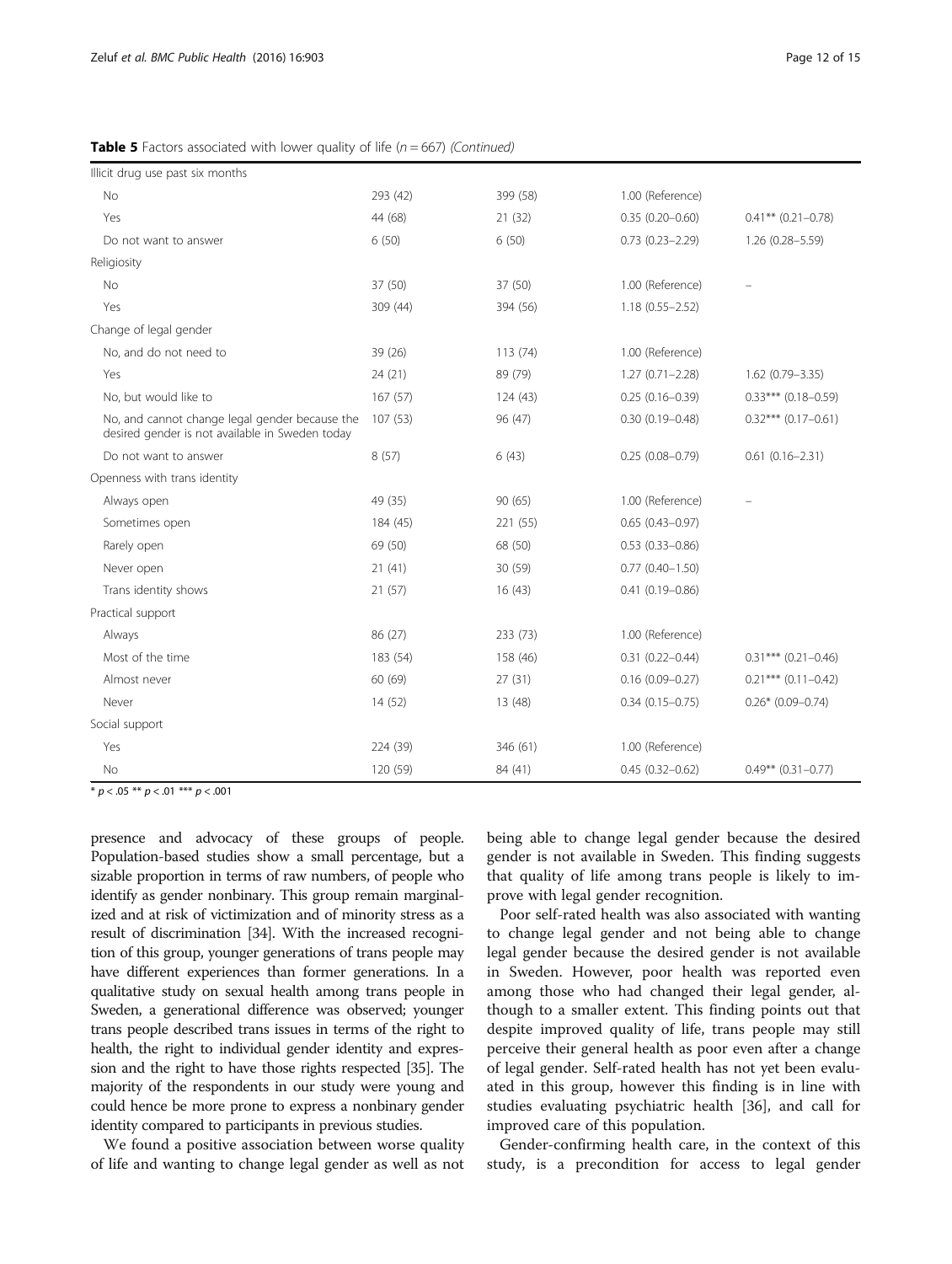recognition. Previous studies have found associations between access to gender-confirming health care and a variety of negative health outcomes including depression [[12,](#page-13-0) [13](#page-14-0)], increased discrimination [[37\]](#page-14-0), suicide ideations and attempts [[14](#page-14-0)] and lower quality of life [[38\]](#page-14-0). Lack of legal gender recognition is nevertheless an indicator of binary gender categories being perceived insufficient as the only alternatives for legal gender, since gender nonbinary people in Sweden are unable to change legal gender to other genders than male or female.

Our results differ from other findings showing overall good health and quality of life among trans people. Weyers and colleagues, for example, found that transsexual women scored well on self-reported physical and mental health, compared to the general Dutch female population [\[39](#page-14-0)]. Similarly, Motmans and colleagues found that the quality of life of trans women was similar to that reported in the general Dutch female population [[40\]](#page-14-0). These studies, however, exclusively included trans people who had undergone gender-confirming interventions or who were in the process of transitioning and hence did not include trans people who do not need medical interventions, could not access medical interventions, or who define themselves as transvestites. Kuhn and colleagues, in contrast, found that trans people, 15 years after sex reassignment surgery, reported significantly lower quality of life for the domains general health, role limitation, physical limitation and personal limitation compared to female controls [\[41](#page-14-0)].

A majority of the study respondents reported a history of negative health care experiences, including transincompetence among health care professionals and postponing seeking health care due to previous experiences of transphobia. Negative health care experiences were, in addition, found to be associated with poor self-rated health, self-reported disability and lower quality of life. Barriers in accessing health care among trans people is well documented in previous studies [[17, 37, 42](#page-14-0)]. Cruz found that postponement in seeking health care among trans people is mainly caused due to experiences of discrimination [\[17](#page-14-0)].

While certain health determinants are unique for trans people others, including income and employment status, are common for cisgender and trans people alike [[43](#page-14-0)– [45\]](#page-14-0). However, even these common vulnerabilities might be elevated among trans people. Older age, which was associated with better quality of life in our study, could perhaps be a stronger predictor for trans people compared to the general population due to the increased vulnerability often reported among trans youth and young adults in particular with regards to exposure to victimization [[46, 47](#page-14-0)].

Lack of practical and social support were found to be significant predictors of poor self-rated health and lower

quality of life. Social support is an important resource and can have a stress-buffering effect [[48\]](#page-14-0) and was shown to be a significant factor for self-rated health in the general Swedish population [\[49](#page-14-0)]. Specifically for trans people, social support was previously found to be a significant predictor for maintaining a high quality of life [[50\]](#page-14-0). While social support is beneficial in many ways it might also be more challenging for trans people to obtain. Previous studies report that trans people perceive less social support from family in comparison to their cisgender siblings [[51](#page-14-0)] and perceive social or familial rejection to a high extent [\[52\]](#page-14-0).

Not surprisingly, illicit drug use was found to be associated with poor self-rated health, self-reported disability and lower quality of life. Substance use is a well documented coping strategy among minority groups experiencing minority stress, a state of social stress experienced by stigmatized minority groups [\[33\]](#page-14-0). Different studies have shown elevated risks of substance use among trans people [[53](#page-14-0)–[55](#page-14-0)]. In comparison with these studies, the prevalence of illicit drug use among study respondents is low. However, a lack of comparable Swedish data is hindering us from making any conclusions on comparisons with the general population.

Lastly, openness with trans identity was not associated with any of the outcomes of this study. In contrast, Kosciw and colleagues found that openness with gender identity and sexual orientation were associated with increased victimization but also with higher self-esteem and decreased depression [\[56\]](#page-14-0). Cruz found that trans people who were open with their trans identity experienced more discrimination when seeking health care [[17\]](#page-14-0). Thus, it seems that openness could have beneficial health outcomes or at times increase certain vulnerabilities that we could not detect in our findings.

#### Strengths and limitations

Several limitations are important to consider in interpreting the findings of this study. While efforts were made to reach deep into different types of online networks of individuals identifying as trans, this is a convenience sample. Online surveys have the potential of eliminating several types of selection biases and have proven to be important in including hard to reach groups in health research [\[43](#page-14-0)]. Additionally, our online survey offered anonymity and privacy when answering, contributing to circumvent social desirability biasing the answers. There may be still bias related to the fact that the survey was only available in Swedish. People whose Swedish is not their native language were perhaps less likely to participate, which could partly explain the low participation rate of people born outside of Sweden. Since participants were mainly recruited through LGBTQ organisations, trans people who are not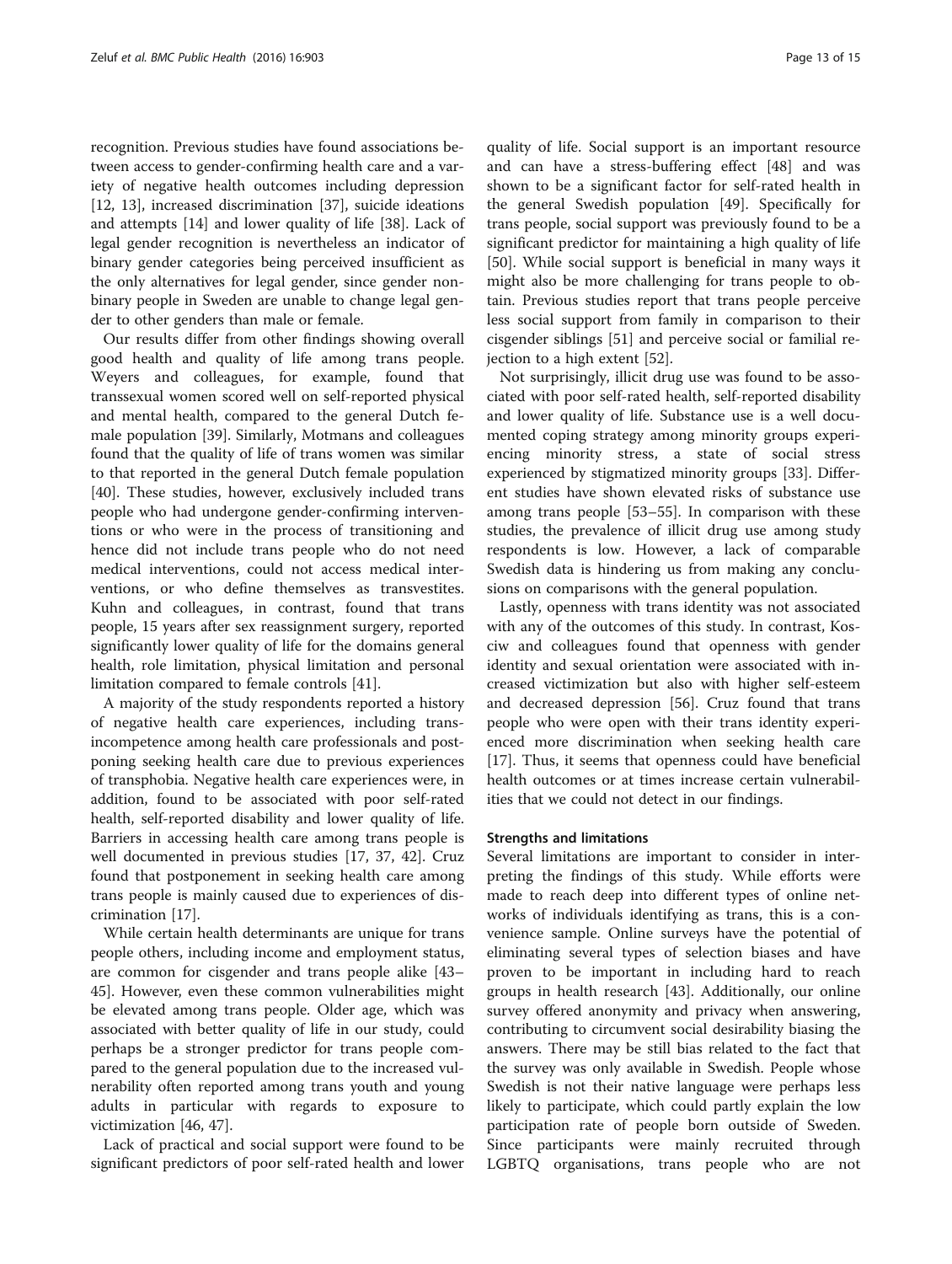<span id="page-13-0"></span>affiliated with such organisations might have had fewer chances to participate in the study. However, the survey was open to anyone accessing the website and study participants were encouraged to spread the link. In another effort to recruit participants via other channels, Google advertisements were used in addition to flyers distributed at selected gender clinics.

Another important limitation is the use of backward selection, which may have resulted in overestimated odds ratios and too narrow confidence intervals. There is little prior knowledge on the health outcomes among trans people that our study examined and backward selection is therefore an appropriate procedure. In order to minimize the risk of resulting with an overfitted complete model due to the large number of independent variables analysed, we chose to employ that method.

Our study also presents major strengths. The design and conduction of this study was carried out in close collaboration with actors from LGBTQ organisations, the Public Health Agency of Sweden and researchers within the academia. This collaboration ensures the quality and credibility of this study as well as the dissemination of the results to decision-makers and to organisations which reach trans communities with their work.

### Conclusions

The results of this study demonstrate that the general health of trans respondents is related to vulnerabilities that are unique for trans people and include nonbinary gender identity, history of negative health care experiences and not accessing legal gender recognition, in addition to well-known health determinants such as employment status, income, age and social support. These results suggest that strategies that eliminate discrimination against trans people and increase understanding of trans-related issues in health care context as well as increased access to legal gender recognition could improve the overall health and quality of life of trans people in Sweden.

#### Acknowledgments

We would like to acknowledge and thank all 796 study respondents who participated in the survey.

#### Funding

The study was funded by the Public Health Agency of Sweden. The funders of this study were partially involved in the study design, data collection, decision to publish and preparation of the manuscript.

#### Availability of data and materials

Data cannot be made publicly available for ethical and legal reasons. Public availability of data would compromise participant confidentiality and privacy.

#### Authors' contribution

The study was designed by GZ, CDE, CO, LNM, CD and AET. GZ managed data collection as well as cleaning and preparing the data for statistical analysis. Data analysis was conducted by JH and GZ. All authors contributed to the writing, editing and the final approval of the manuscript. All authors read and approved the final manuscript.

#### Competing interests

The authors declare that they have no competing interests.

#### Consent for publication

Not applicable.

#### Ethics approval and consent to participate

The study was approved by the Regional Ethical Board in Stockholm, Sweden (2014/857-31/5). Participation in the study was made possible after reading the study information and actively confirming participation by clicking "Yes, I would like to participate in the study" on an electronic consent form. The survey was conducted anonymously and no form of personal identification was collected from study participants. The eligible age to participate in the study was set to 15 years and above. Fifteen years of age is the age limit where no parental or legal guardian consent is required according to Swedish law and therefore consent was only obtained from study participants themselves. The study protocol, including recruitment and consent procedures, was approved by the Regional Ethical Review Board in Stockholm.

#### Author details

<sup>1</sup>Department of Public Health Sciences, Karolinska Institutet, Stockholm, Sweden. <sup>2</sup> Centre for Psychiatry Research, Department of Clinical Neuroscience, Karolinska Institutet, Stockholm, Sweden. <sup>3</sup>Gender Team, Centre for Andrology and Sexual Medicine, Karolinska University Hospital, Stockholm, Sweden. <sup>4</sup>Department of Health and HIV-prevention, The Swedish Federation for LGBTQ Rights (RFSL), Stockholm, Sweden. 5 Department of Learning Information Management and Ethics, Karolinska Institutet, Stockholm, Sweden. <sup>6</sup>The Public Health Agency of Sweden, Stockholm, Sweden. <sup>7</sup>Unit of Biostatistics, Institute of Environmental Medicine, Karolinska Institutet, Stockholm, Sweden.

#### Received: 28 February 2016 Accepted: 19 August 2016 Published online: 30 August 2016

#### References

- 1. Beek TF, Cohen-Kettenis PT, Kreukels BPC. Gender incongruence/gender dysphoria and its classification history. Int Rev Psychiatry Abingdon Engl. 2016;28:5–12.
- 2. Tate CC, Ledbetter JN, Youssef CP. A two-question method for assessing gender categories in the social and medical sciences. J Sex Res. 2013;50:767–76.
- 3. Department of Gender, Women and Health; World Health Organization (WHO). Gender mainstreaming for health managers: a practical approach. Geneva: World Health Organiztion; 2011.
- 4. Bauer G. Making Sure Everyone Counts: Considerations for Inclusion, Identification and Analysis of Transgender and Transsexual Participants in Health Surveys. In: Institute of Gender and Health CIoHR, editor. What a Difference Sex and Gender Make: A Gender, Sex and Health Research Book. Vancouver, British Columbia: Institute of Gender and Health, Canadian Institutes of Health Research; 2012. p. 59–67.
- 5. Dhejne C, Lichtenstein P, Boman M, Johansson AL, Långström N, Landén M. Long-term follow-up of transsexual persons undergoing sex reassignment surgery: Cohort study in Sweden. PLoS One. 2011;6:e16885.
- Scheim AI, Bauer GR. Sex and gender diversity among transgender persons in Ontario, Canada: Results from a respondent-driven sampling survey. J Sex Res. 2015;52:1–14.
- 7. Kuper LE, Nussbaum R, Mustanski B. Exploring the diversity of gender and sexual orientation identities in an online sample of transgender individuals. J Sex Res. 2012;49:244–54.
- 8. Van Caenegem E, Wierckx K, Elaut E, Buysse A, Dewaele A, Van Nieuwerburgh F, et al. Prevalence of gender nonconformity in flanders, belgium. Arch Sex Behav. 2015;44:1281–7.
- 9. Lawrence AA. Transgender health concerns. In: The health of sexual minorities. Springer; 2007. pp. 473–505.
- 10. Meyer IH. Prejudice and discrimination as social stressors. In: The health of sexual minorities. Springer; 2007. pp. 242–267.
- 11. Lombardi E. Enhancing transgender health care. Am J Public Health. 2001;91:869–72.
- 12. Rotondi NK, Bauer GR, Scanlon K, Kaay M, Travers R, Travers A. Prevalence of and risk and protective factors for depression in female-